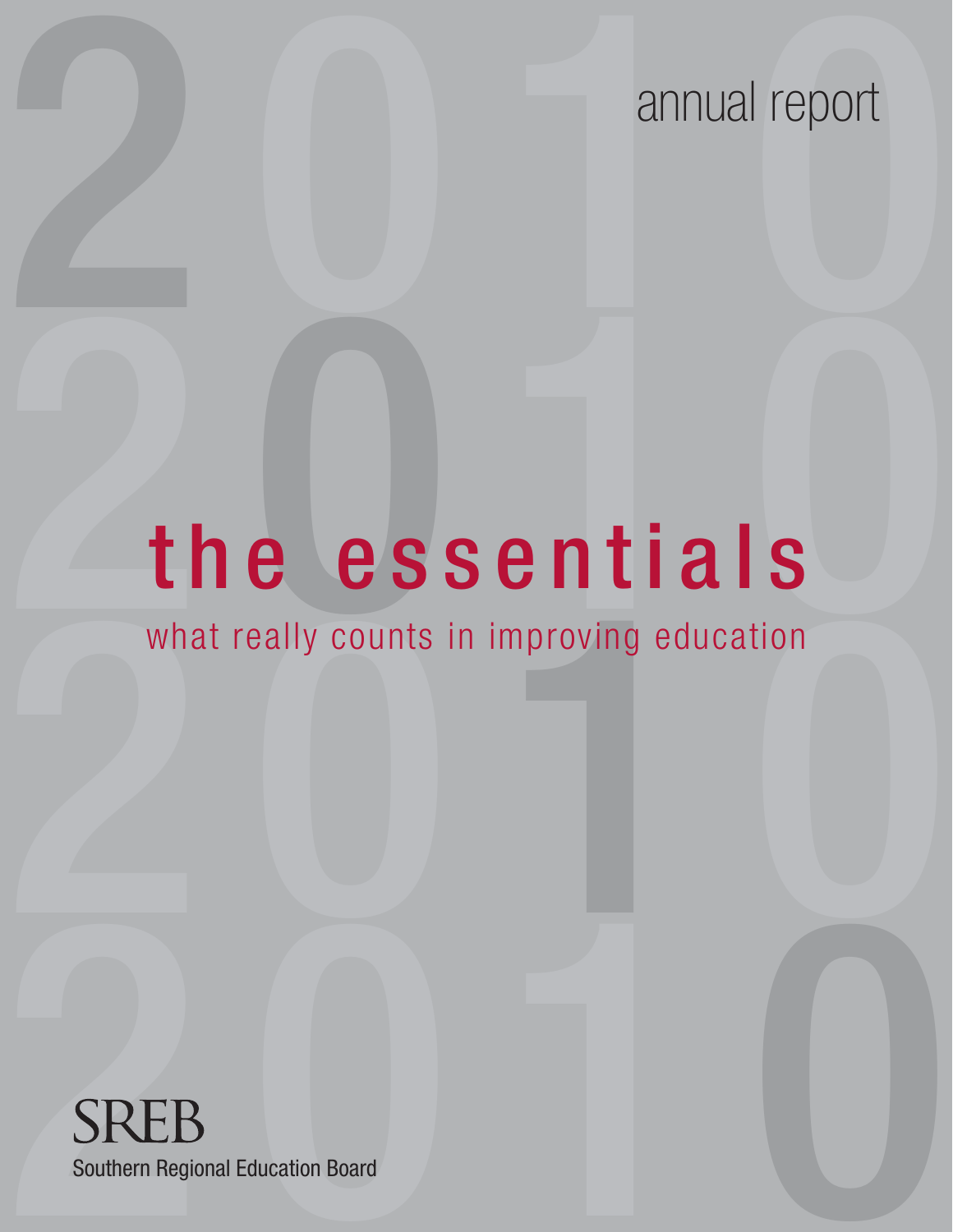## About SREB

The Southern Regional Education Board (SREB) is a nonprofit, nonpartisan organization based in Atlanta, Georgia, that works with 16 member states to improve pre-K-12 and higher education. SREB's many programs and initiatives share a single, powerful mission: to help the region lead the nation in educational progress. In the past year, SREB continued to work with states to meet the SREB *Challenge to Lead* Goals for Education, which call for higher achievement at every level of education.

#### Member states

Alabama, Arkansas, Delaware, Florida, Georgia, Kentucky, Louisiana, Maryland, Mississippi, North Carolina, Oklahoma, South Carolina, Tennessee, Texas, Virginia and West Virginia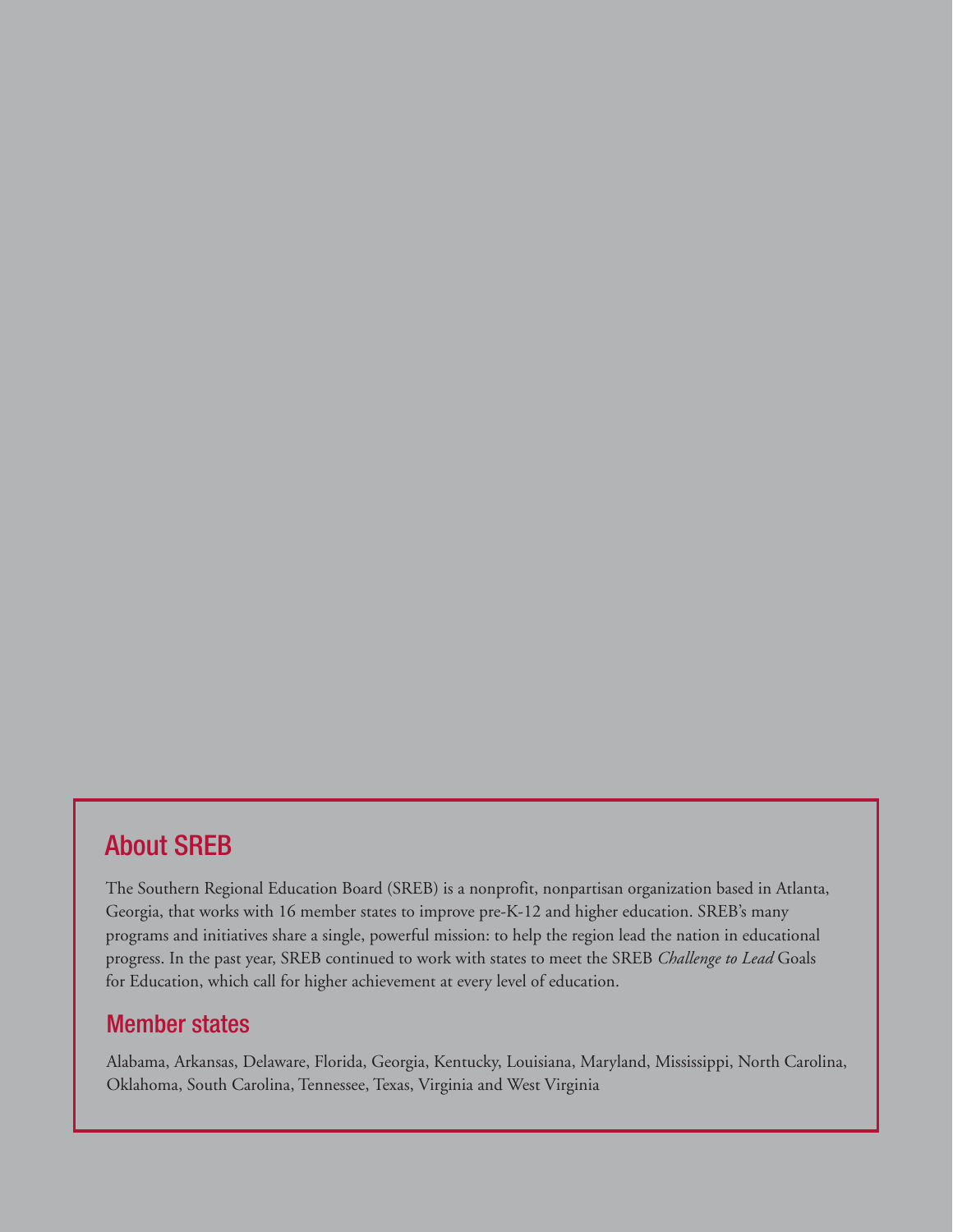# the essentials: what really counts in improving education

In the past year, the nonprofit Southern Regional Education Board was essential in helping states improve education.

- **Advising state leaders on education policies and practices**. In tough economic times, SREB brought together governors, legislators, state K-12 and postsecondary leaders and others to advance education, and it published nationally recognized policy reports and valuable data on issues such as college-degree completion, student achievement, career/ technical education and more.
- **Saving states money**. SREB programs such as the popular Academic Common Market and the Regional Contract Program for Health Professions allowed states to share specialized college programs, helped students pay less tuition — and provided important services to states.
- **Helping states upgrade school accountability systems and raise high school graduation rates**. SREB published *The Next Generation of School Accountability: A Blueprint for Raising High School Achievement and Graduation Rates in SREB States*, which states — including Texas and Kentucky — are using to map out major reforms, with SREB's help. SREB also updated states on their progress in *Gaining Ground on High School Graduation Rates in SREB States*.
- **Preparing more students for college and career training**. SREB worked directly with state leaders to help them begin to develop collegeand career-readiness standards and stronger links between public K-12 schools and colleges — so that more students can pursue degrees and career training.
- **Improving schools**. *High Schools That Work* provided schools across the nation with high-quality, low-cost professional development and school improvement services. SREB also published the in-depth guide *Ready for Tomorrow: Six Proven Ideas to Graduate and Prepare More Students for College and 21st-Century Careers* and worked closely with states to improve school leadership.
- **Using technology and data to improve student learning**. SREB compiled and reported useful education data, updated the online *SREB Fact Book on Higher Education* and developed individual state reports. SREB also aided states as they expanded online courses.

**And much more.**



Working together, SREB and state leaders recognize that improving education is essential to reviving the economy and ensuring progress in the SREB region.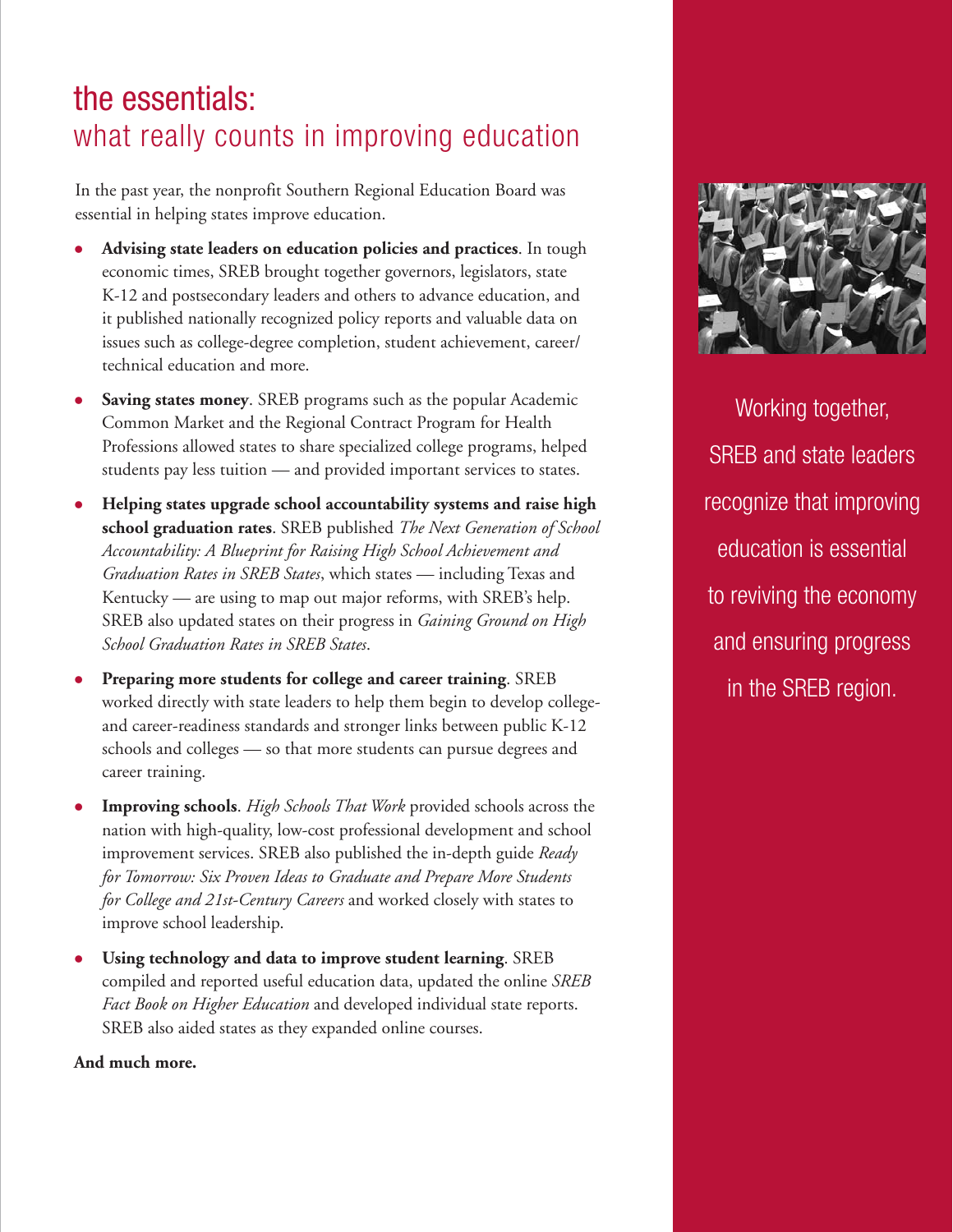

Joe Manchin III, West Virginia's 34th governor, was born and raised in the small coal-mining town of Farmington. He attended West Virginia University on a football scholarship. He was a state legislator from 1982 to 1996. As the secretary of state from 2000 to 2004, he oversaw the SHARES program, promoting democracy to school children and registering 42,000 high school students to vote. Since taking office as governor in 2005, he has been committed to creating a seamless education system that works for all West Virginians.

# A Message from the SREB Chair

I have enjoyed serving as the Chair of the Southern Regional Education Board. Along with my wife, Gayle, who also has been very active in SREB's work now for several years, we believe our involvement has reinforced in us how important it is for states to come together in order to make meaningful progress in education.

This summer, as my role is enhanced in the National Governors Association, I plan to continue SREB's agenda for improving college completion — my priority during my tenure as SREB Chair. While I will not be able to serve a second year as SREB Chair, I am excited to work with fellow governors to increase college retention and completion in the upcoming year.

Many of you who serve on the SREB Board attended our conference on this critical issue in Charleston, West Virginia, in April. National experts and state leaders shared their views for increasing the numbers of citizens who earn associate's and bachelor's degrees and career certifications in our states.

We must be proactive in ensuring that more high school graduates attend college or enroll in specialized career/technical training. Moreover, we must help more of them to finish the degrees and career certificates they start. It is vitally important also to address former students, of all ages, who left their institutions without graduating. It is a huge economic loss to our states when people do not finish these programs, whether because of rising costs, bureaucratic roadblocks and/or a lack of preparation in high school.

This summer, leaders from all SREB states will convene again in "Wild and Wonderful West Virginia" to review recommendations for raising the education levels of our states' residents, including:

- ensuring more high school graduates are ready for college and career training;
- ensuring that colleges and universities support student success;
- measuring degree completion and other indicators more accurately;
- streamlining college-transfer programs for students, and
- creating a clear, efficient path through college for students.

I am very proud of the work SREB is doing to address these issues. For more than 60 years, SREB has brought state leaders together to improve education. This organization continues to provide expert insight, data and cost-saving programs that benefit all of us.

This work is hardly finished. Together, we will continue to improve education opportunities for our residents and best practices for the entire nation.

Thank you for your committed support and participation.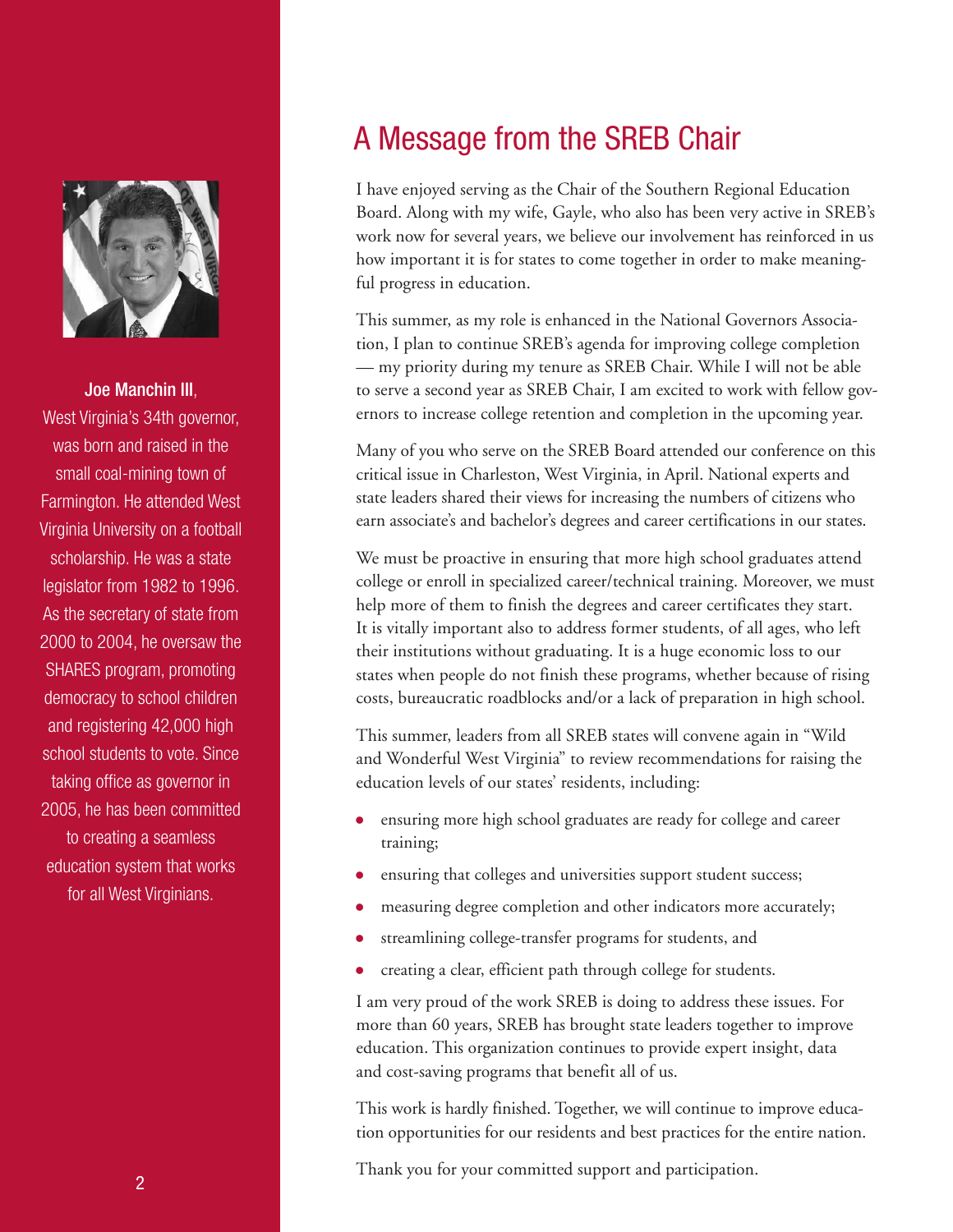# A Message from the SREB President

The past year has been challenging and busy for SREB. We have been productive in serving our states and have been heavily involved in many state, regional and national discussions on educational improvement.

SREB is about our 16 states and their education policy leaders. We have been so fortunate to have our states continue to support SREB even in these tough economic times and to continue to have the dedicated support of so many Board and Legislative Advisory Council members who have a special affinity for SREB.

This past year we lost one of education's and SREB's greatest advocates, former longtime legislator Jodie Mahony of Arkansas. Jodie's dedication and success in improving education for Arkansas crossed state boundaries and influenced all SREB states. We miss him and honor him in this report.

I want to thank Governor Joe Manchin III of West Virginia for chairing SREB over the past year. His leadership of SREB's college-completion initiative will benefit many thousands of students and their states. A special thank you also to Gayle Conelly Manchin, the First Lady of West Virginia, who has devoted much time and direction to SREB.

SREB states continue to lead the nation in educational improvement. If anything, our states' energy for such improvements has only increased. We know this because the call for SREB's services from the states has increased in the last several years, even as state economies have been challenged. We are committed not only to maintaining our core programs and services but also to expanding and adding to the several special initiatives we have begun over the last four years.

In addition to our work on high school reading; high school accountability, achievement and graduation; college and career readiness; and college completion and college transfer, we are launching new initiatives. One will help states improve middle grades education. The other is helping states develop stronger high school career-pathway programs, fused with a high-quality "ready" academic core curriculum that will prepare more students for various types of postsecondary education.

Since 1948, SREB states not only have risen to meet the challenges of improving education, but they have been leaders in doing so. Thank you for allowing SREB to be essential to you in these efforts.



**Dave Spence** became the president of the Southern Regional Education Board in 2005. He advises SREB Board members as they strive to improve pre-K-12 and postsecondary education. He is a nationally known advocate for improving high school students' readiness for college and career training and for increasing college completion in every state.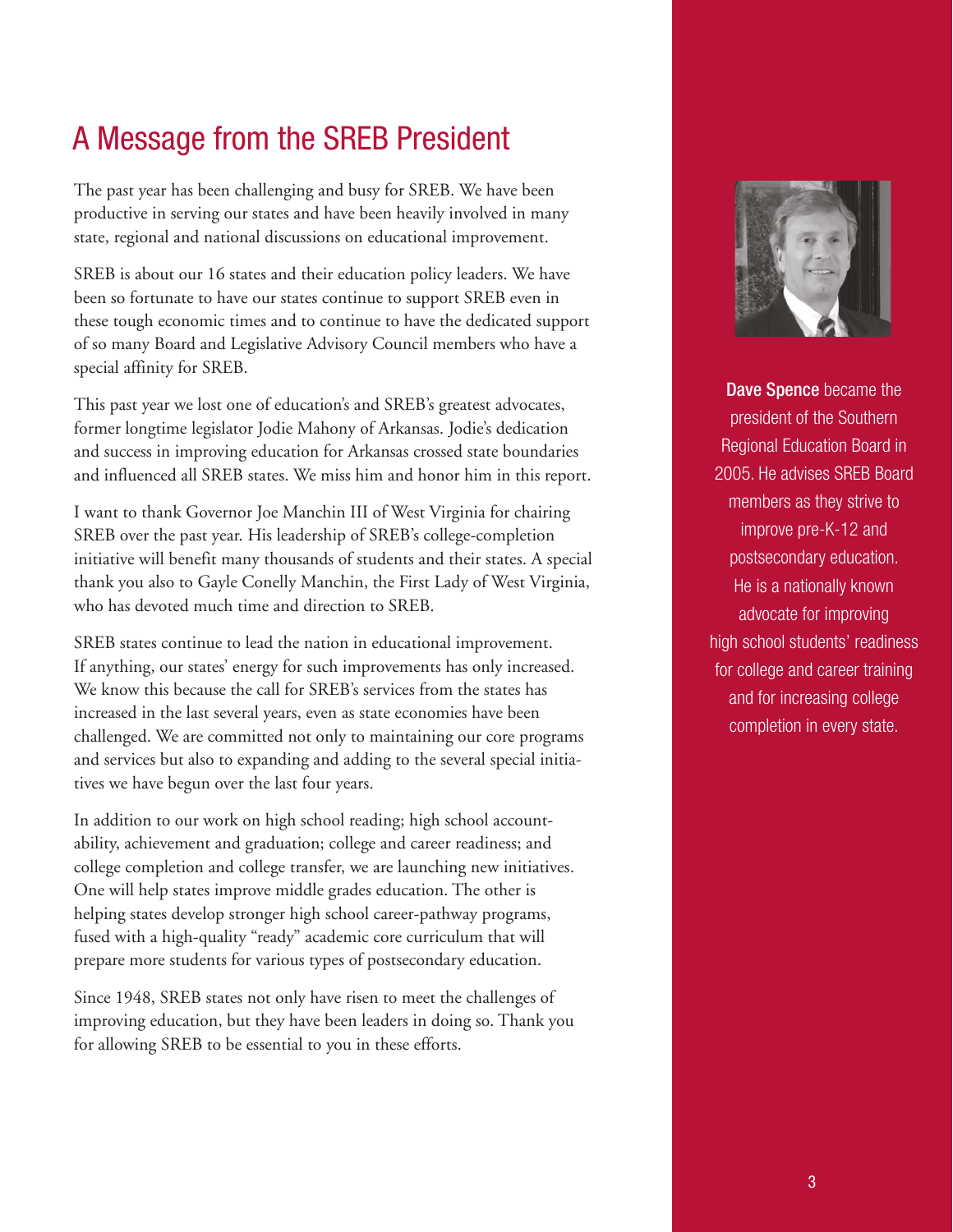

He made a great difference in improving education in Arkansas and the region.

## *A Special Tribute:*  Remembering Jodie Mahony

Serving in the Arkansas Legislature for 36 years, the Honorable Jodie Mahony was deeply committed to SREB and its mission to help states work together to improve education. He represented Arkansas on the Southern Regional Education Board for more than 20 years — from 1984 through 2006 — including 13 years in leadership positions. He was a member of the SREB Legislative Advisory Council and developed lifelong friendships with legislators from around the region.

In all of these capacities, he worked tirelessly to raise the quality of education for the children of Arkansas — and citizens of all ages. His commitment to and participation in SREB's work reached every corner of the region. SREB, the South and the nation lost an icon in December 2009 when Jodie passed away.

For many years, Jodie was known for carrying a box of documents with him — often to help him make the case for a new education law or policy. His diligence and hard work were more than evident as he devoted his life to public service and kept the concerns of everyday people at heart.

He served his community, state and region with much intelligence and humor. He made a great difference in improving education in Arkansas and the region. He is greatly missed.



By John Deering: used with permission, © 2009 Arkansas Democrat-Gazette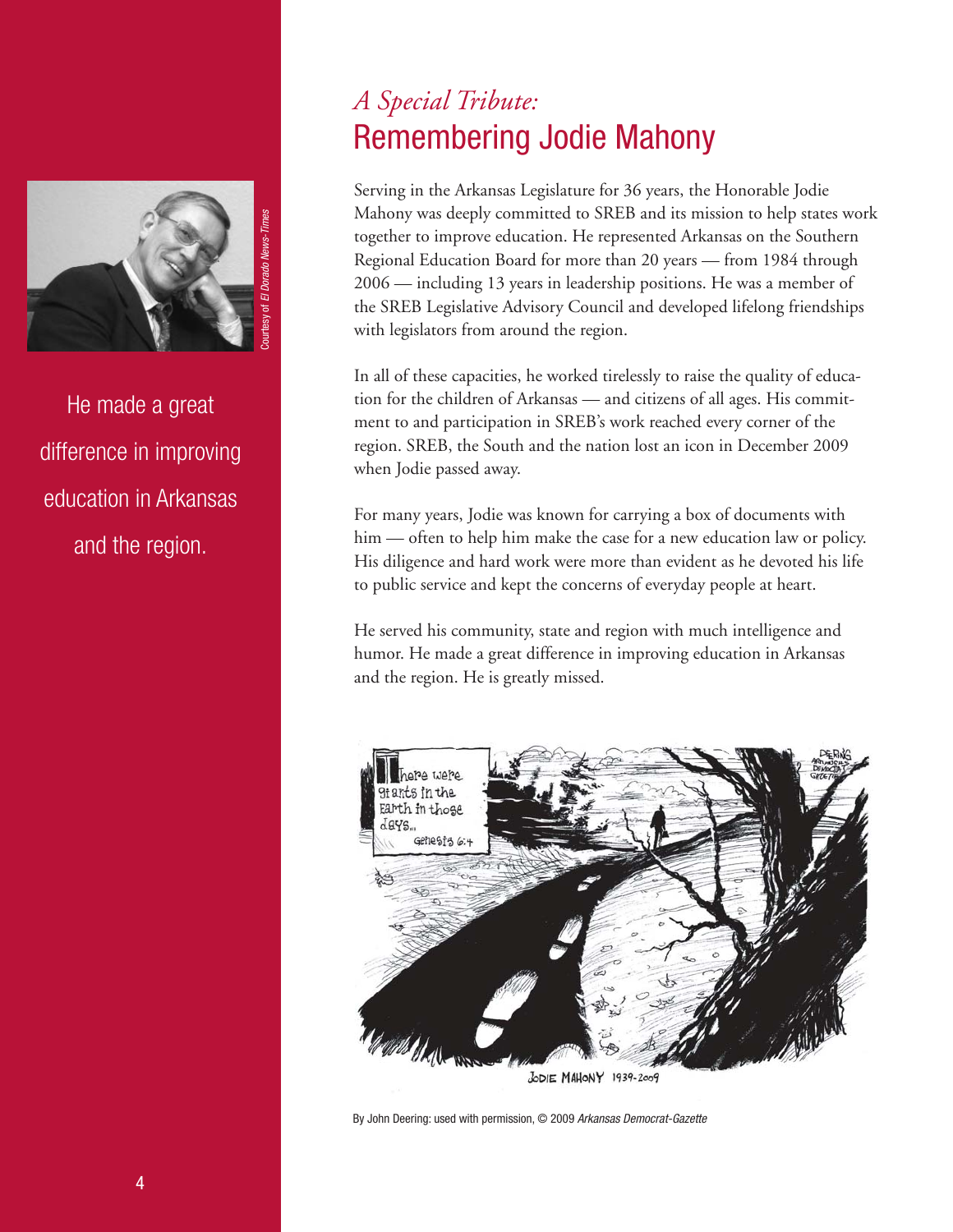# State Services

SREB's State Services office works with governors and state legislatures to provide the latest information on budgets, legislation and trends that affect education.

- Tracking legislative actions in the 16-state region and keeping tabs on actions across the nation were a full-time job in the past year, as state legislators and their staffs contacted SREB's State Services staff for upto-the-moment updates on state decisions affecting public education. The **most requested information** included budget adjustments, federal Race to the Top requirements, teacher salaries, charter school regulations, and how states are handling state-sponsored programs such as scholarships.
- Eight *Legislative Reports* and the year-in-review *Legislative Briefing* kept lawmakers abreast of governors' proposals, key trends, bills and other actions regarding education as states wrestled with tight budget constraints and other challenges.
- *Focus* reports continued to inform thousands of state leaders on current topics such as the rising costs of college textbooks, state and local-level governance in K-12 education, and changes in the 180-day school calendar.
- The annual **Legislative Work Conference** and other meetings connected SREB's Legislative Advisory Council and other lawmakers from across the region. The Council guides SREB's work and makes the states' priorities and interests clear. Each year, regional and national experts consult with legislators on issues that matter so that future state actions get results.
- Legislative and executive branch staffs gathered for their annual meeting with SREB staff to discuss the latest in education research and trends.

Legislators from across the region gathered at SREB's Legislative Work Conference to share ideas for improving education.

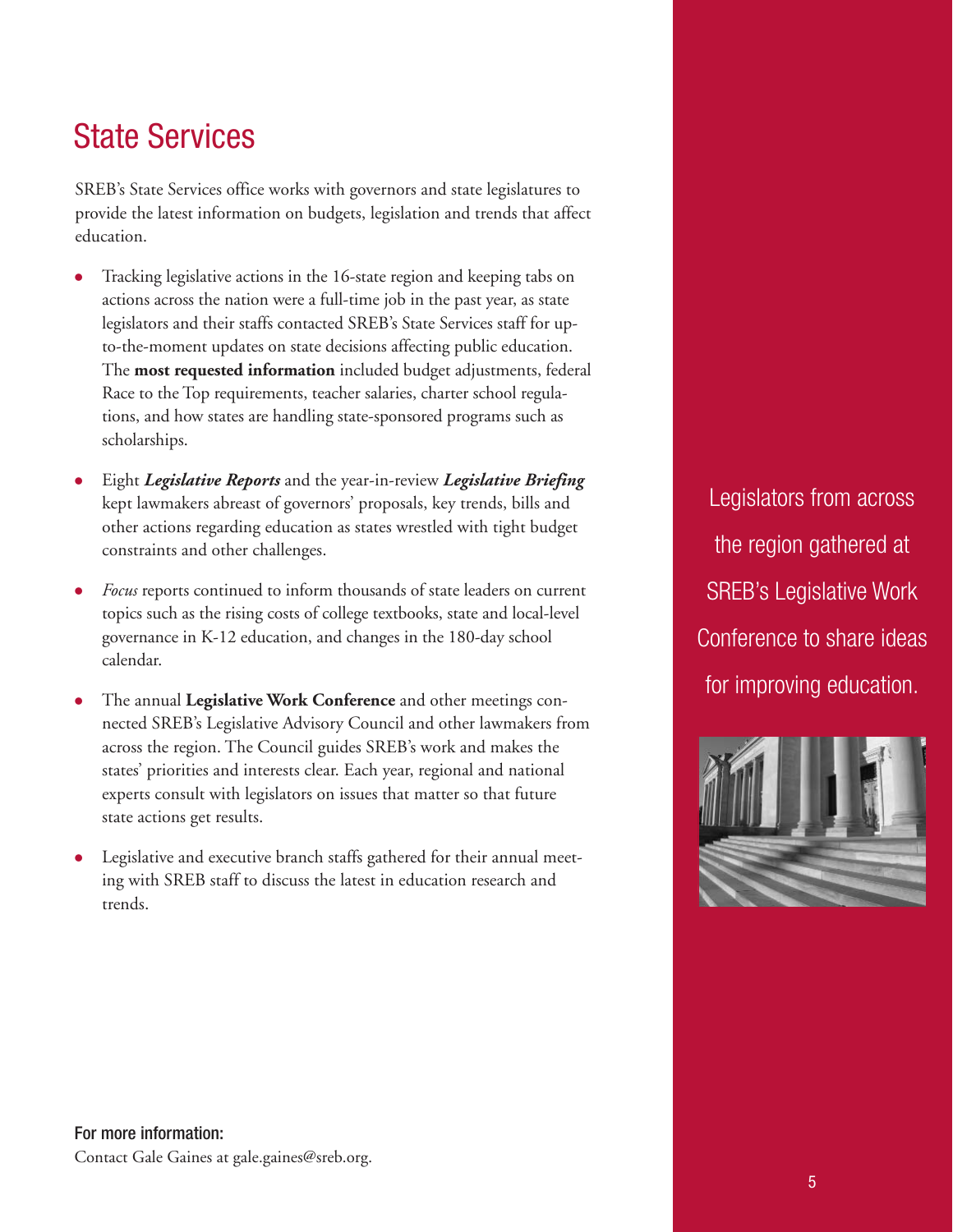

The Education Policies team kept leaders informed of states' progress on the SREB Challenge to Lead Goals for Education.

# Education Policies

**Joan M. Lord**, vice president: joan.lord@sreb.org

## Education Goals and Progress

The Education Policies team prepares reports on education issues that help state leaders develop strong policies and track their state's progress on the SREB *Challenge to Lead* Goals for Education.

- Researchers examine multiple sets of data, including student achievement and higher education data, to track the progress of all 16 member states at key points in the education pipeline.
- In the past year, Education Policies researchers studied **high school graduation rates** across the region and in a major report called for education leaders in SREB states to build on recent improvements and to make graduation rates a key part of school accountability systems.
- A recent major report, *Keeping Middle Grades Students on the Path to Success in High School,* focused on **middle grades achievement** and better preparation of ninth-graders for high school. Upcoming reports include ones on states' status on adult learning, Advanced Placement and dual enrollment participation, high school tests, higher education and teacher quality. In June 2010, the team will issue 16 in-depth progress reports — one for each member state — outlining highlights of each state's progress toward the goals.

#### For more information:

Contact Jeff Gagne at jeff.gagne@sreb.org.

## Go Alliance

Most SREB states participate in the Go *Alliance*, an interstate cooperative that develops and shares media campaigns that urge students to finish high school and go to college.

- The Go *Alliance*'s annual meeting attracted representatives from across the region; its spring Workshop Series helped state officials plan and launch effective outreach and marketing campaigns over the past year.
- Go *Alliance* helped SREB states respond effectively to the noncompetitive, formula-based federal College Access Challenge Grant program. The Go *Alliance* provided a workshop to help develop their proposals.

#### For more information:

Contact Alice Anne Bailey at aliceannebailey@mindspring.com or Joan M. Lord at joan.lord@sreb.org.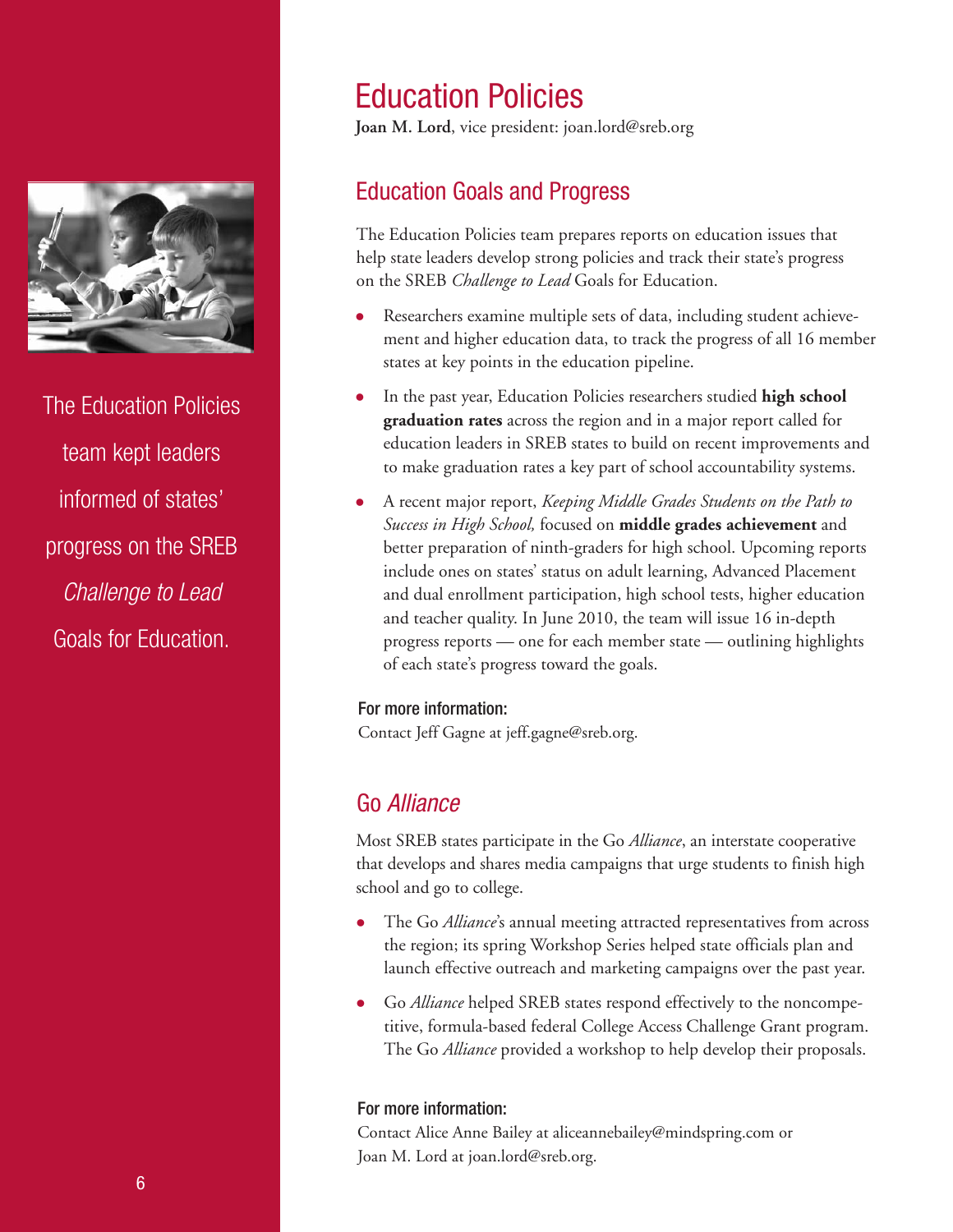## SREB-State Doctoral Scholars Program

The SREB-State Doctoral Scholars Program is a nationally recognized leader in helping minority Ph.D. students earn their advanced degrees and encouraging them to become college faculty. The program recently celebrated its 500th graduate.

- More than one-third of America's college students are people of color, but **few college and university faculty are members of racial or ethnic minority groups**. The SREB-State Doctoral Scholars Program works to change that.
- The program provides doctoral scholars (who are admitted on their own merits to participating colleges and universities) with professional development, mentoring and networking opportunities, employment counseling, financial assistance and other services. Institutions are able to share resources, offer professional development for faculty, and receive free job listings and faculty recruitment opportunities.
- **More than 500 scholars have earned their Ph.D.s** through the program, 80 percent of whom work in education — and more than 70 percent in SREB states. The Doctoral Scholars Program currently assists more than 330 scholars who are pursuing doctorates.
- For this work, the program received the prestigious **John Hope Franklin Award** in 2010 from *Diverse: Issues in Higher Education* magazine, joining such past recipients as the Bill & Melinda Gates Foundation and poet Maya Angelou.
- In the past year, the program continued to support a Service Grant Award that encourages graduates to promote academic excellence among young people in their communities. The program also launched the Giving Back Campaign for graduates to make financial contributions toward greater services and support for scholars.
- In October 2009, SREB was the host of the 16th annual Compact for Faculty Diversity **Institute on Teaching and Mentoring**, the nation's largest gathering of minority Ph.D. scholars and faculty mentors. The Institute brought more than 1,000 participants together in Arlington, Virginia, for leadership training, networking, professional development and job recruiting.

#### For more information:

Contact Ansley Abraham at ansley.abraham@sreb.org.

The Doctoral Scholars Program worked to increase the number of minority faculty at colleges and universities and celebrated its 500th graduate a remarkable milestone.

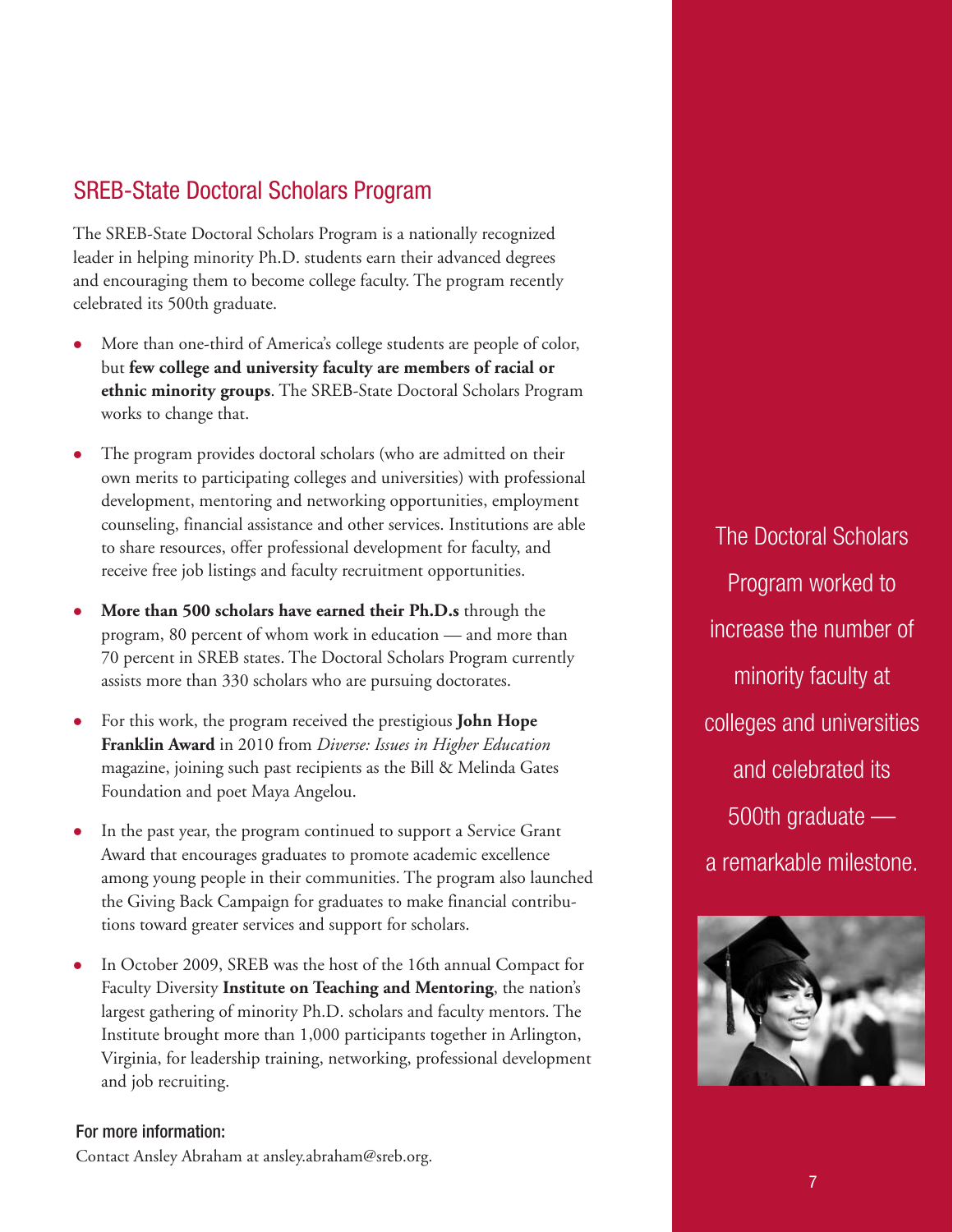

Working with the Cooperative, SREB states continued to lead the nation in providing state virtual or online schools.

# Education Policies

## Educational Technology Cooperative

Through this program, SREB is a national leader in helping states expand and improve online learning — and make smart educational-technology policy decisions.

- In the past year, the Cooperative worked with more than three dozen state K-12 and postsecondary agencies in the 16 SREB states to help them capitalize on current technology, particularly focusing on digital content. The Cooperative's 2009 **annual meeting** in Charleston, South Carolina, brought together state officials and policy-makers to share ideas and hear from national experts on educational technology. The agencies in the Cooperative represent more than 3,300 school districts and nearly 800 colleges and universities in the region.
- SREB states continued to lead the nation in providing state virtual or online schools, working with the Cooperative on initiatives throughout the year. Member states now have **more than 250,000 K-12 enrollments in online courses** each academic year**.**
- In early 2010, the Cooperative launched the **SREB/iNACOL National Online Teacher of the Year Award** — in partnership with the International Association for K-12 Online Learning (iNACOL) — to recognize an outstanding online teacher for exceptional contributions to K-12 virtual education. The winner will be announced in September 2010.
- The Cooperative addressed common concerns about online learning in the publication *Overcoming Doubts About Online Learning*. It also published guidelines to help SREB states maximize the sharing of and the return on investment from — their substantial digital learning content inventories, in the publication *An Expectation of Sharing: Guidelines for Effective Policies to Respect, Protect and Increase the Use of Digital Educational Resources*. The Cooperative expanded its annual *Report on State Virtual Schools* to include additional details and analysis.
- The Cooperative also continued to help provide **the SREB Online Teachers Web site** and professional development Webinars to share information and resources that improve virtual learning.

For more information: Contact Myk Garn at myk.garn@sreb.org.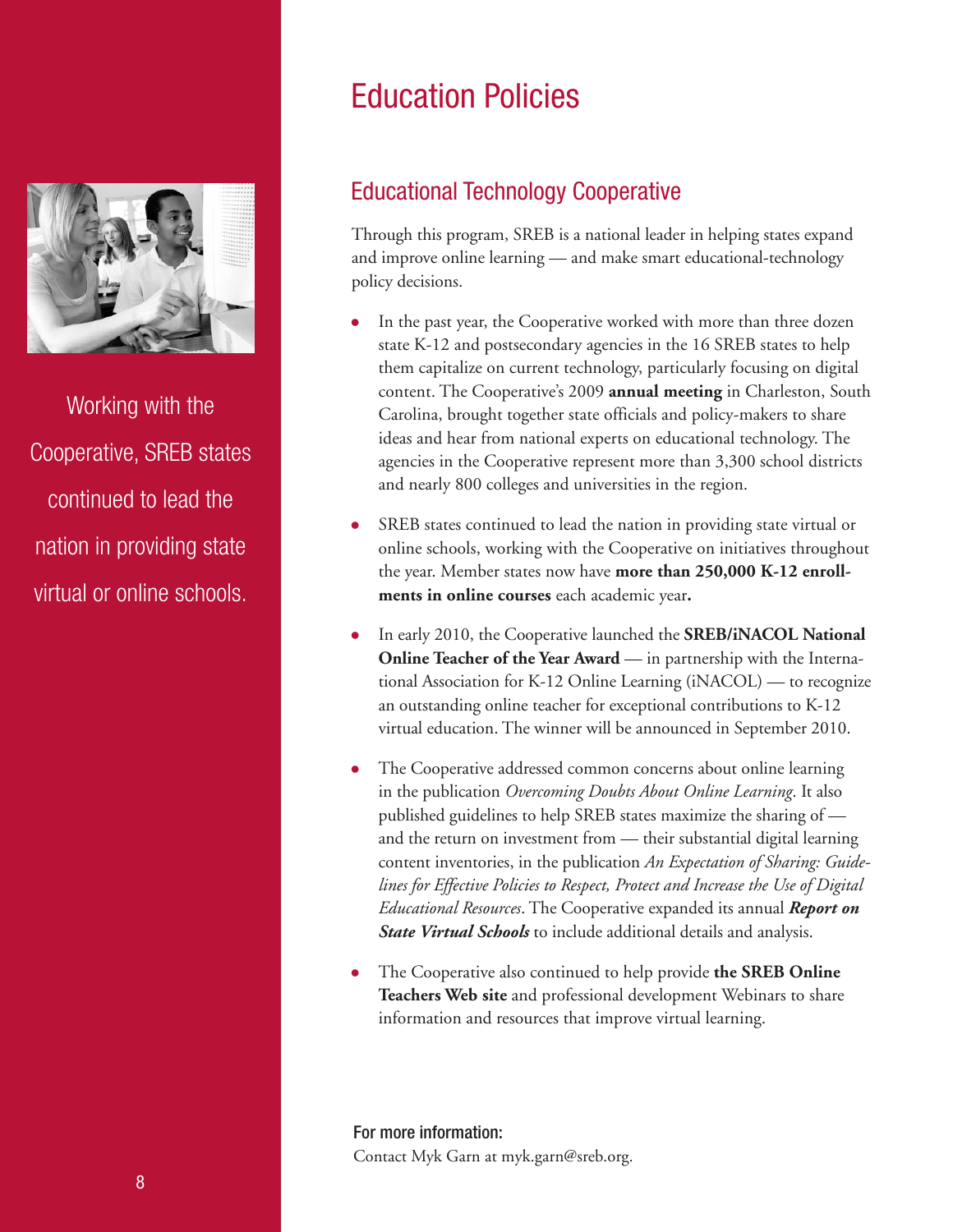### Education Data Services

The Education Data Services team collects, analyzes and shares the latest available demographic, economic, pre-K-12 and higher education data to provide comparisons among SREB states and between the region and the nation. It also responds to special requests from state leaders and agencies and the press.

- The *SREB Fact Book on Higher Education* is one of the nation's most comprehensive collections of comparative education data. The interactive, online *Fact Book* with much supplemental information was updated continually in 2009-2010. The new print edition will be published in June 2011.
- The backbone of the *Fact Book* is the **SREB-State Data Exchange**, which compiles the **most detailed and up-to-date comparisons** of higher education data for the region. In December 2009, the team released the 2008-09 comprehensive report and *SREB Data Exchange Highlights*, showing where state universities, colleges and technical institutes stand on enrollment, degrees conferred, tuition and fees, and faculty compensation, as well as unique data on student persistence, graduation and progression, e-learning and the extent of college credits taken by high school students — including year-to-year changes. New, unique data on time-to-award and credits-to-award are being collected and will be released in fall 2010.
- In addition, state leaders received two *Fact Book Bulletins. New Data Reveal Percent of College Credits Taken by High School Students* (March 2010) outlines the latest information about public postsecondary education courses taken by high school students in SREB states. *A Paradox of Education Progress* (May 2010) examines the region's status in increasing the number and percentage of adults with bachelor's degrees in a time of changing demographics.

The SREB-State Data Exchange compiled the latest higher education data for the region.

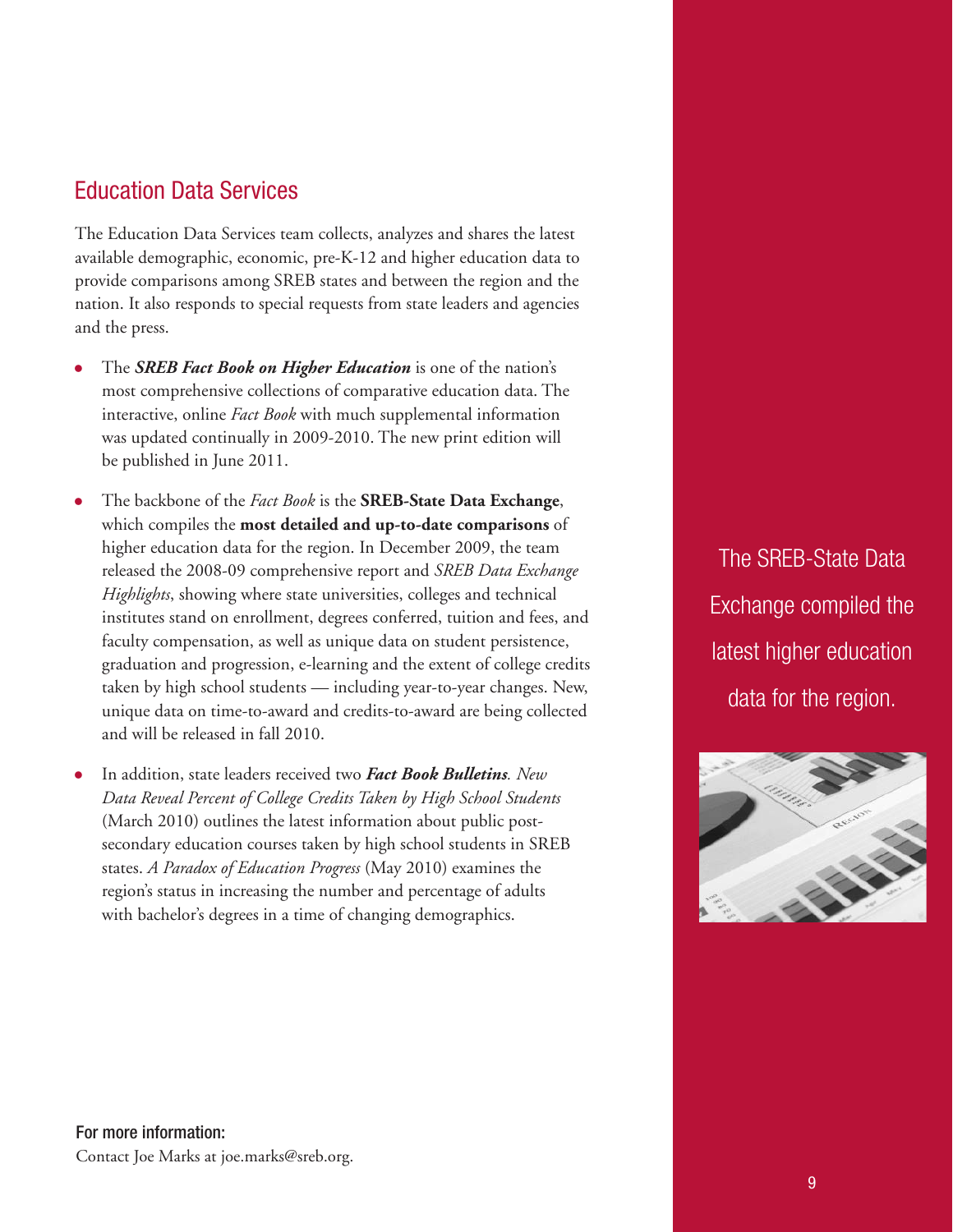

SREB is working with six states to accelerate their progress in improving high school students' college and career readiness.

# State College- and Career-Readiness **Initiative**

SREB is working directly with states to plan and implement statewide policies to significantly **improve high school students' readiness for college and career training** — so that more of them can complete degrees or career certificates and be better prepared for the work force.

- With a major grant from the Bill & Melinda Gates Foundation, SREB is working with six states — **Kentucky, Florida, Maryland, Texas, Virginia** and **West Virginia** — to accelerate progress in college and career readiness. The Initiative is helping state leaders and policymakers improve students' readiness in essential academic subjects and navigate the complexities involved in addressing the problem. SREB brought officials from each participating state together in December 2009, allowing them to share their progress and best practices.
- SREB continued to work with states to plan for **implementation of its model agenda** for improving students' college and career readiness, which calls for each state to take five actions:
	- Adopt statewide college- and career-readiness standards in reading, writing and math that are created jointly by public pre-K-12 and higher education sectors.
	- Make college- and career-readiness standards key components of state high school assessments and statewide higher education placement/readiness assessments.
	- Make school and student performance on the readiness assessments part of the state school accountability program.
	- Adjust or develop curriculum and instruction to target the specific statewide readiness standards.
	- Develop statewide plans for targeted professional development to help teachers understand the specific readiness standards and how to use them effectively.

SREB is helping states re-examine their pre- and in-service **training for teachers** to help teachers begin to use state college- and career-readiness standards in their instruction. SREB also is assisting states with development of senior-year transitional courses so that more students meet the standards before they leave high school.

For more information: Contact Cheryl Blanco at cheryl.blanco@sreb.org.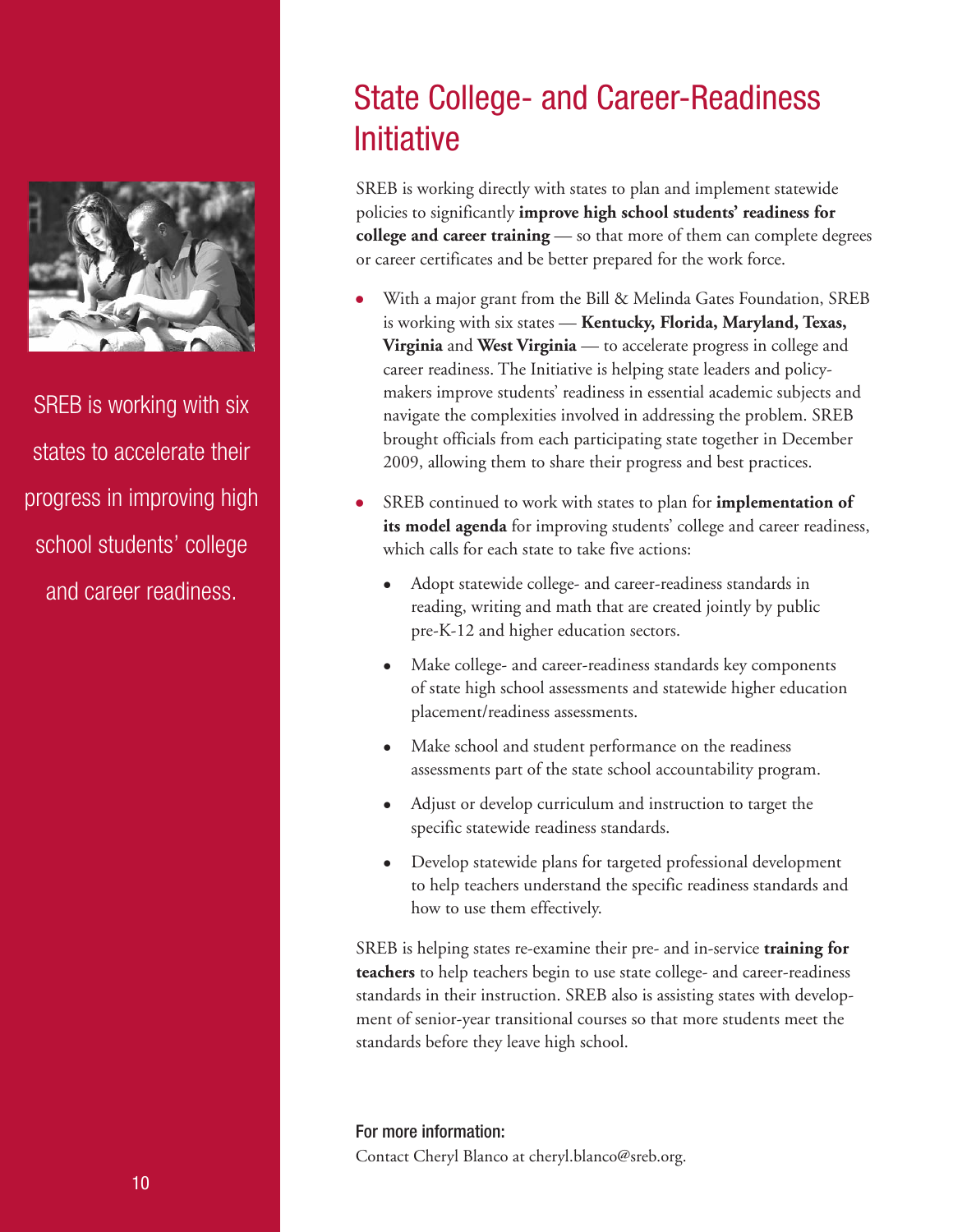# Improving College-Degree Completion

An ambitious SREB initiative is working to help states stay economically competitive by substantially **increasing the number of students who complete two- and four-year college degrees and career certificates** annually — and creating efficiencies that will allow institutions to serve more students.

- SREB staff consulted in the past year with state leaders and other nationally prominent policy organizations and foundations to push for greater interest in improving degree completion, helping to **build national consensus** on how to address the issue. An additional goal of this work is to increase states' degree-completion productivity and then redirect cost savings to help close achievement gaps for underrepresented populations and to serve the growing numbers of students entering postsecondary education.
- The project published in March 2010 the **major SREB report**  *Promoting a Culture of Student Success: How Colleges and Universities Are Improving Degree Completion*. It examines strategies that 15 public colleges and universities across the nation are using to help more students earn bachelor's degrees — especially students with academic and/or economic disadvantages. It has already attracted attention from institutions, policy organizations and news media.
- In partnership with Governor Joe Manchin III and the West Virginia Higher Education Policy Commission, SREB held a **regional conference on improving degree completion** in April 2010. State leaders, higher education officials, institutional leaders and national experts discussed how to address the issue.
- The project has prepared a final draft of a potentially historic **set of recommendations** for improving degree completion that the full SREB Board will review and consider in late June 2010 at the SREB Annual Meeting in West Virginia.
- A more in-depth companion report on the role of state and systemwide policies in improving degree completion will be published in late 2010.

The project published a major report examining how 15 institutions are helping more students earn bachelor's degrees.

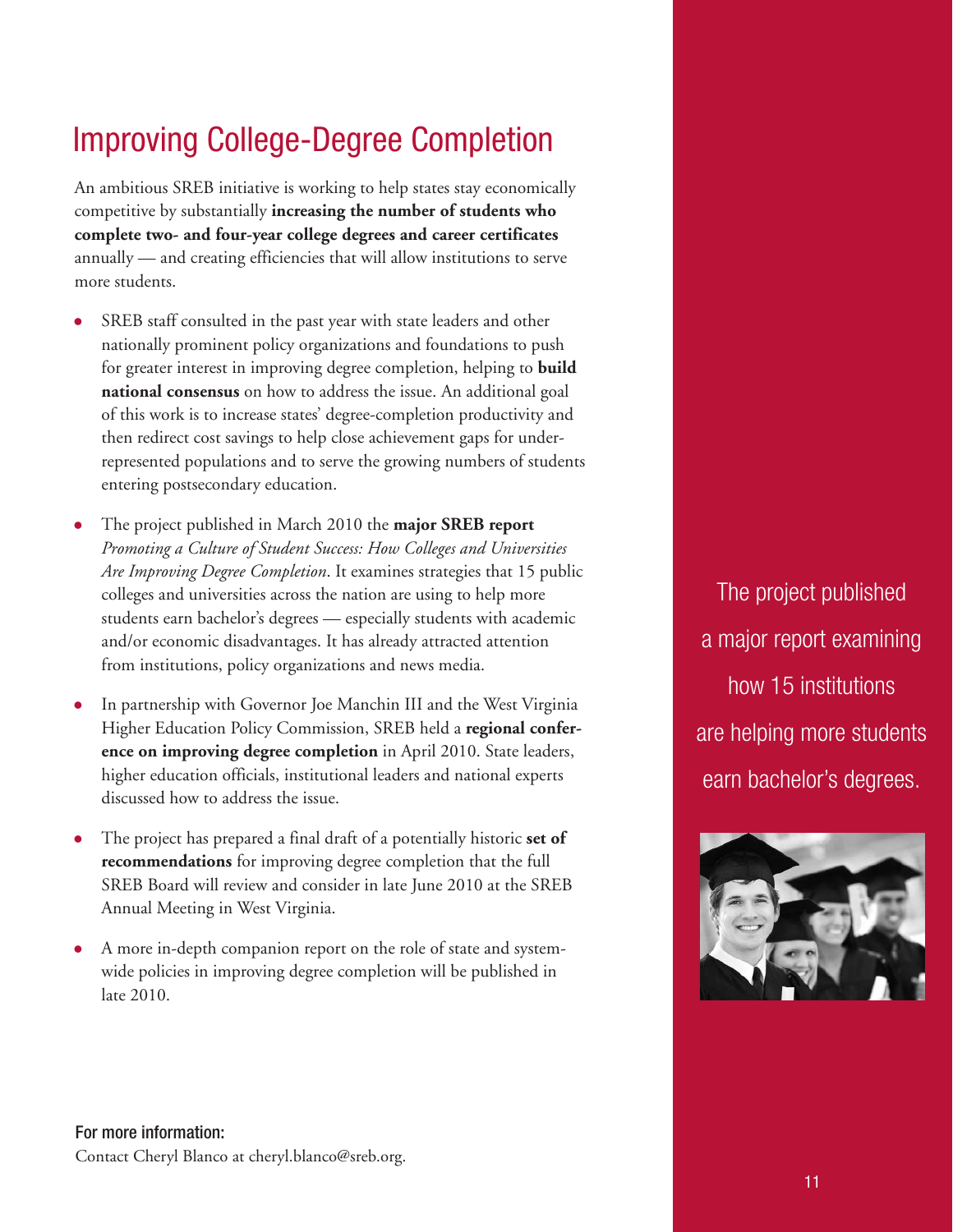

High Schools That Work worked to help raise student achievement in more than 1,200 high schools.

# High Schools That Work

**Gene Bottoms**, senior vice president: gene.bottoms@sreb.org

*High Schools That Work* (*HSTW*) provided professional development for thousands of educators and direct services to more than 1,200 public high schools in 30 states and the District of Columbia.

- Working with many states' education agencies, *HSTW* uses 10 Key Practices to help schools **blend career/technical studies with rigorous academics** and use data to improve achievement — transforming high schools into places where *all* students learn at high levels.
- *HSTW* held four **national workshops and a leadership series** for some 540 educators, and more than 20 **custom workshops** for more than 1,000 educators. The 23rd Annual *HSTW* **Summer Staff Development Conference** in July 2009 drew more than 7,000 educators to Atlanta from 40 states and Canada. The 2010 conference will be in Louisville, Kentucky.
- In 2009, *HSTW* launched four new series of Webinars for educators. These eight-session series focused on improving literacy across the curriculum and math achievement in high schools and the middle grades. More than 130 schools from 12 states participated. The success of these Webinars led *HSTW* to develop a total of 10 in-depth series for the coming year.
- The **annual** *HSTW* **Leaders' Forum** brought more than 75 state leaders and legislators together in Savannah, Georgia, in November 2009 to discuss how to realize the potential of career/technical studies to improve achievement, graduation rates, and students' college and career preparation.
- More than 46,500 students from 757 high schools and 111 technology centers participated in the **2010** *HSTW* **Assessment**. It helps schools monitor students' achievement and school experiences, so that more students are ready for college and careers.
- *HSTW* published many useful reports on education policy and practice.

For more information: Contact Gene Bottoms at gene.bottoms@sreb.org.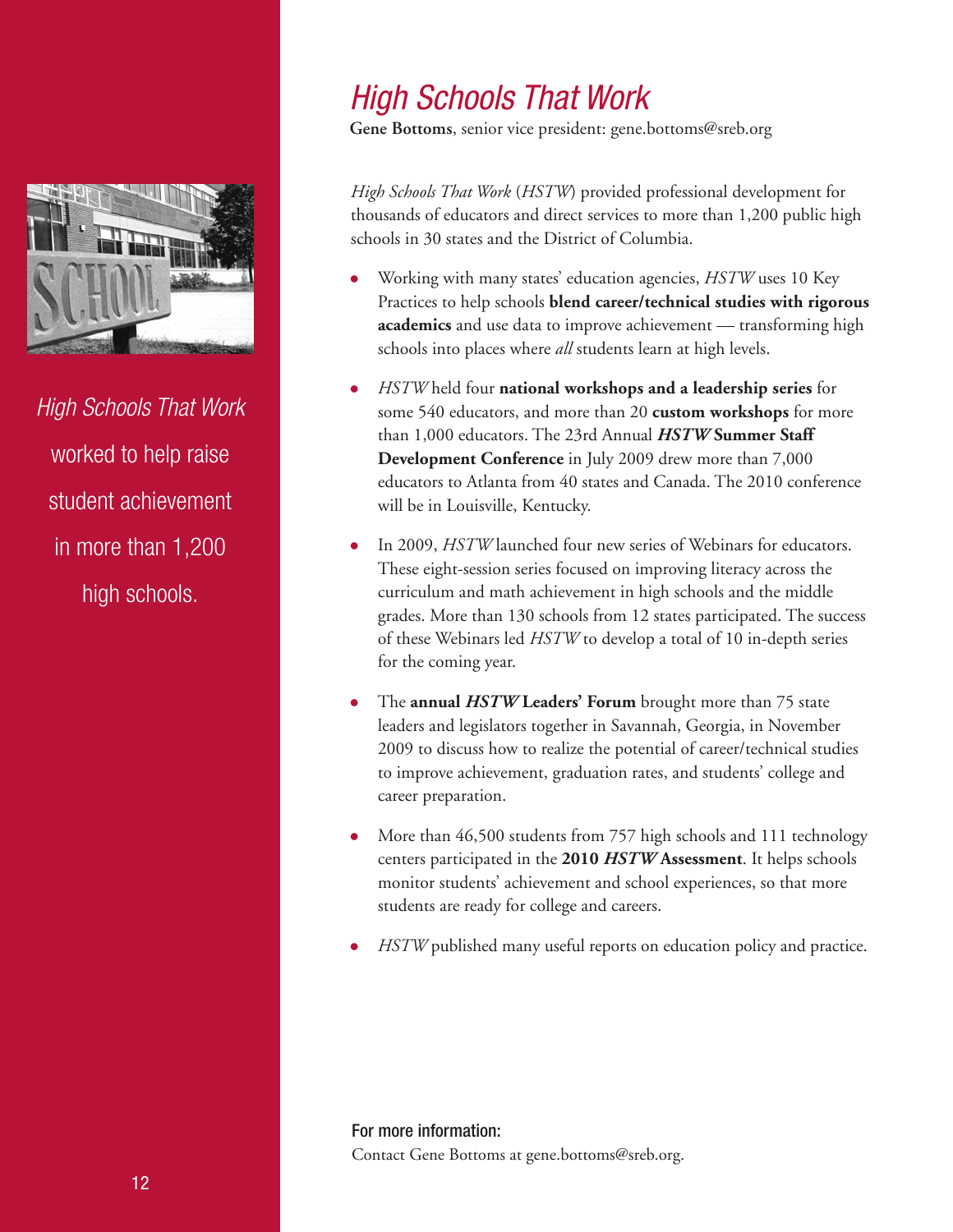### Partnerships with States

*High Schools That Work* (*HSTW*) partners with state education agencies to create networks of schools that learn from each other, hold conferences for educators, and work systemically to improve student achievement and graduation rates.

- In the 2009-2010 school year, *HSTW* **partnered with five SREB states' departments of education** to help improve achievement, graduation rates, and students' readiness for college and career training in about 160 schools.
- In **Alabama**, SREB helped 22 high schools, 26 middle grades schools and eight technology centers use SREB's improvement frameworks and also held workshops for educators on guidance and advisement, standards-based units, increasing academic rigor and more.
- In **Florida**, SREB worked with the state's school improvement coaches in 12 high schools and 17 middle grades schools to provide professional development on guidance and advisement, creating a culture of high expectations and implementing literacy-improvement plans. This partnership emphasizes training for current and aspiring school leaders to ensure that principals can be stronger instructional leaders.
- The **Louisiana** partnership includes 12 high schools and 10 middle grades schools. SREB provided them with on-site coaching, leadership training for 125 school leaders, and professional development for more than 200 teachers in 10 statewide workshops.
- SREB held many workshops to help teams of teachers and school and district leaders develop school improvement plans using the *HSTW* framework. SREB provided on-site coaching and workshops to 48 **Texas** schools.
- In 2010, SREB began work in five high schools and three middle grades schools in **Virginia**, including on-site coaching, professional development on improving instruction for more than 100 teachers, and leadership training for 46 school leaders.

States work with HSTW to improve student achievement, school leadership and more.



#### For more information:

Contact Scott Warren at scott.warren@sreb.org or Steve Broome at steve.broome@sreb.org.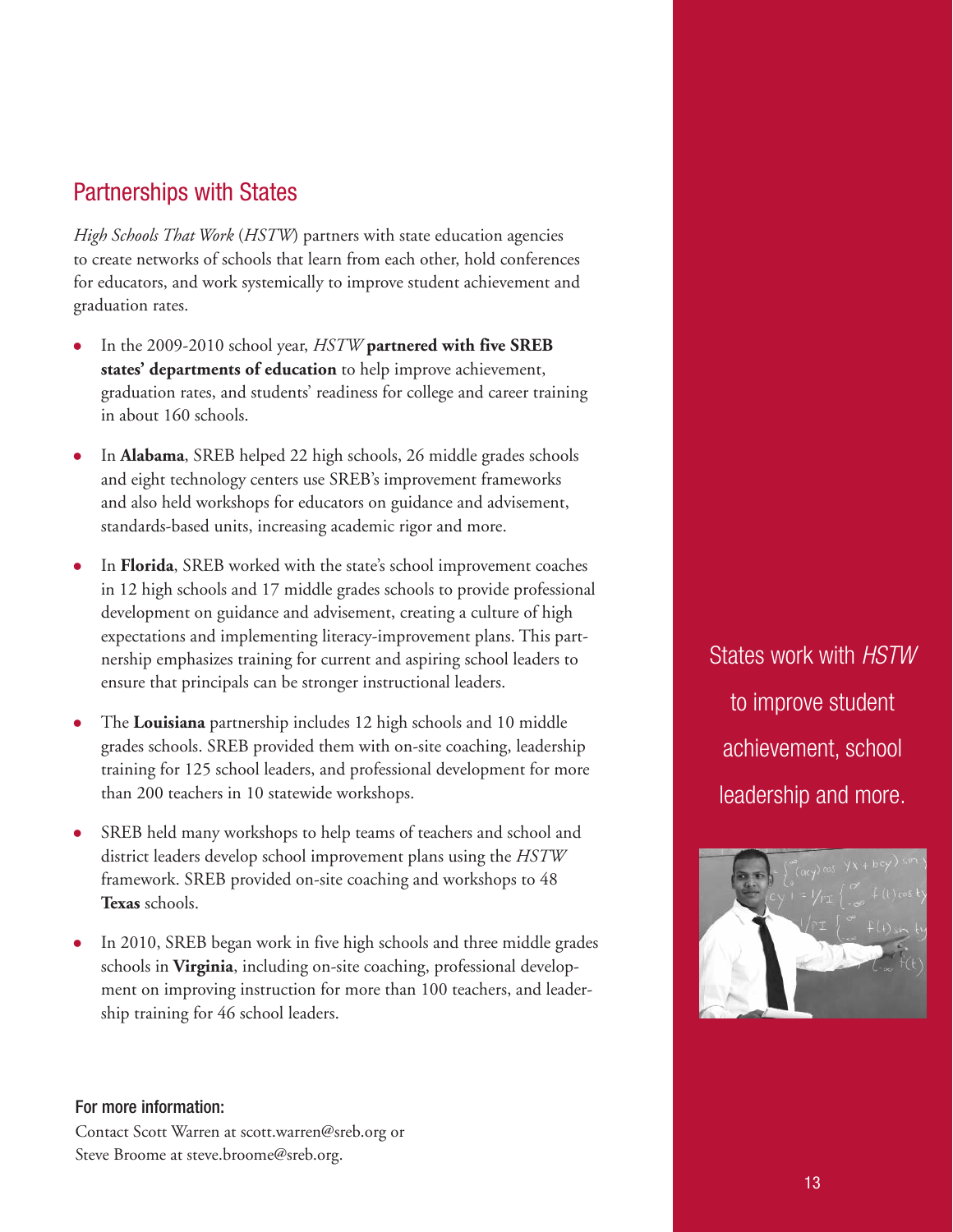

MMGW's school improvement network grew to nearly 500 schools in the past year.

# High Schools That Work

## Making Middle Grades Work

Helping ensure that middle grades students are well-prepared for high school is the mission of this SREB school improvement program.

- More U.S. students are retained in the ninth grade than in any other. That's just one reason why *Making Middle Grades Work* (*MMGW*) focused in the past year on increasing the number of schools it serves with research-based improvement services to improve students' readiness for rigorous ninth-grade courses. *MMGW***'s network grew** to nearly 500 schools in 22 states, including 12 SREB states — an increase of more than 50 schools from the previous year.
- A record-setting 21,000-plus eighth-grade students participated in the **2010 Middle Grades Assessment**. The test helps schools compare student achievement data with students' reported experiences and monitor progress in preparing more students for rigorous high school studies.
- The program held **more than 50 workshops for educators**, honing in on critical issues identified by *MMGW* during Technical Assistance Visits (TAVs) and the 2008 Middle Grades Assessment. *MMGW* staff increased the level of coaching provided to school, district and state leaders in areas of need, including alignment of assignments and assessments to grade-level standards, using standards-based grading practices and high-quality rubrics, and creating and supporting a culture of success in the middle grades that prepares more students for rigorous and challenging high school courses. Staff also provided Webinars and on-site training in six states on rigor, engaging assignments and standards-based grading practices.
- In addition to leading **29 TAVs and 10 Site Development Workshops** for new sites, *MMGW* staff made plans to conduct critical data workshops to help school leaders in many SREB states analyze their 2010 Middle Grades Assessment data and develop action plans based on the results.

For more information: Contact Toni Eubank at toni.eubank@sreb.org.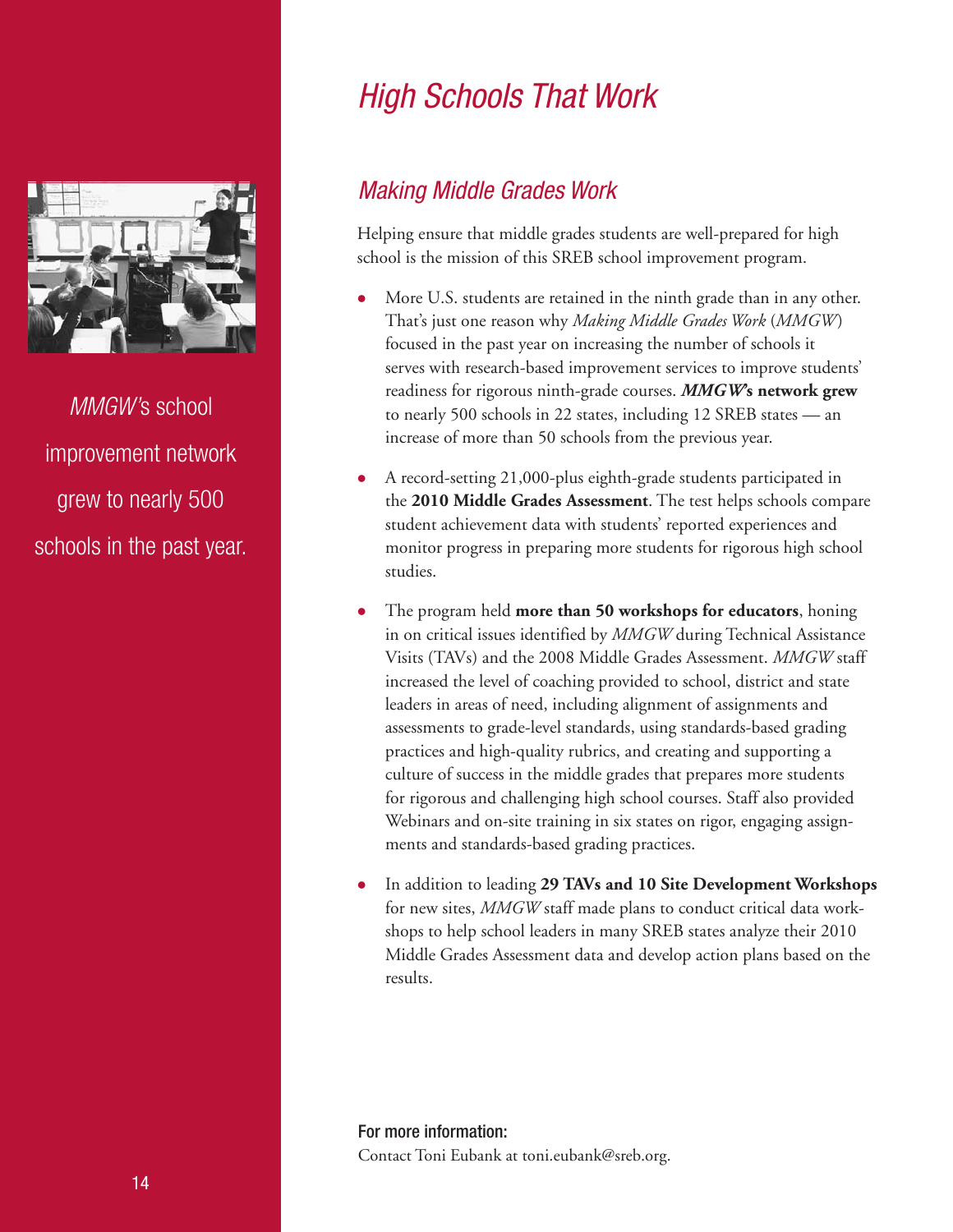## Technology Centers That Work

*Technology Centers That Work* (*TCTW*) helps strengthen the curriculum at career/technology centers so graduates can succeed in postsecondary studies and in high-demand, high-wage fields.

- Created just three years ago, *TCTW* helps shared-time career/technology centers understand their role in helping students to be successful, in both careers and postsecondary studies. *TCTW* also works with high schools to ensure that career/technical students participate in **a coherent program of study that includes rigor in both academic and career/ technical courses**.
- The *TCTW* network has grown to **more than 125 sites** in 11 states. *TCTW* provided its member schools with strategies for embedding literacy and numeracy strategies into career/technical courses. SREB school improvement consultants also provided follow-up visits to career/technology centers to observe classroom practices and to work with educators on instructional improvements.
- *TCTW* conducted **16 Technical Assistance Visits** in schools, 12 statewide Site Development Workshops, 13 workshops and Webinars on the use of data to improve school culture, and additional professional development activities. Four national Webinars provided shared-time centers with strategies for creating small learning communities and establishing a school culture that does not allow failure as an option.
- The second annual national *TCTW* **Forum** was held in Jacksonville, Florida, in early 2010. Nearly 175 participants from career/technology centers discussed crucial issues facing their schools. The 2011 Forum will be held in Charleston, South Carolina.

**TCTW** helped more than 125 career/technology centers improve students' readiness for college and careers.



#### For more information: Contact Ann Benson at gben@brightok.net or Gene Bottoms at gene.bottoms@sreb.org.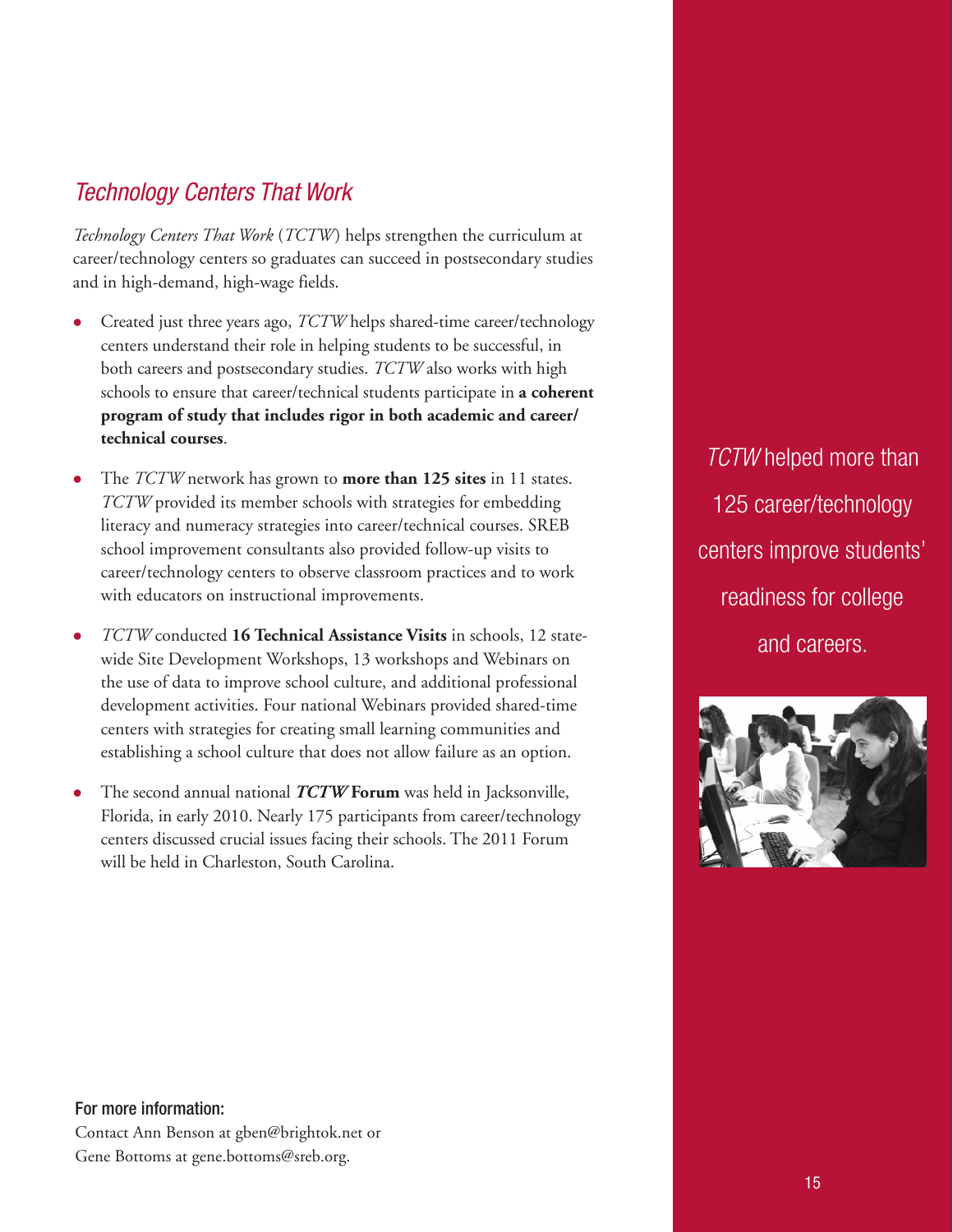

A new benchmark study will help SREB states improve school leadership policies.

# High Schools That Work

## Learning-Centered Leadership Program

The SREB Learning-Centered Leadership Program works with states, universities and school districts to improve training for public K-12 school leaders across the region. Research shows that stronger school principals can improve teacher effectiveness and student learning.

In the past year, the program helped states improve university-based preparation programs, licensure, professional development and evaluation for school leaders.

- Among the highlights, the program advised Louisiana, Kentucky, Alabama, Tennessee, Ohio and Florida on their work to **redesign school leadership preparation and professional development**  programs. Several other states and school districts also used the program's services.
- Staff conducted the **SREB school leadership benchmark study**, including the design and execution of a regional survey that assessed SREB states' adoption and implementation of improved school leadership policies. The results of the study were shared with policy-makers in each SREB state and will be published in late 2010.
- The program convened leaders from 22 states and Canada for the annual **Leadership Forum** in May 2010 — with an emphasis on building collaborations between states, colleges, universities and school districts to prepare a new generation of school leaders. Officials from each state spent time at the Forum crafting plans to improve school leadership.
- The team provided **SREB Leadership Curriculum Module training** to 656 workshop leaders from 30 states and began development of online courses and technical services to help educators more easily access SREB leadership training.
- The program **partnered with the U.S. Department of Education and the Florida Department of Education to prepare more school leaders** to increase student achievement. SREB worked with six districts and a cohort of new leaders, provided professional development and coaching for leaders in 25 schools, and developed an academy model for training skilled school leaders.

#### For more information:

Contact Kathy O'Neill at kathy.oneill@sreb.org.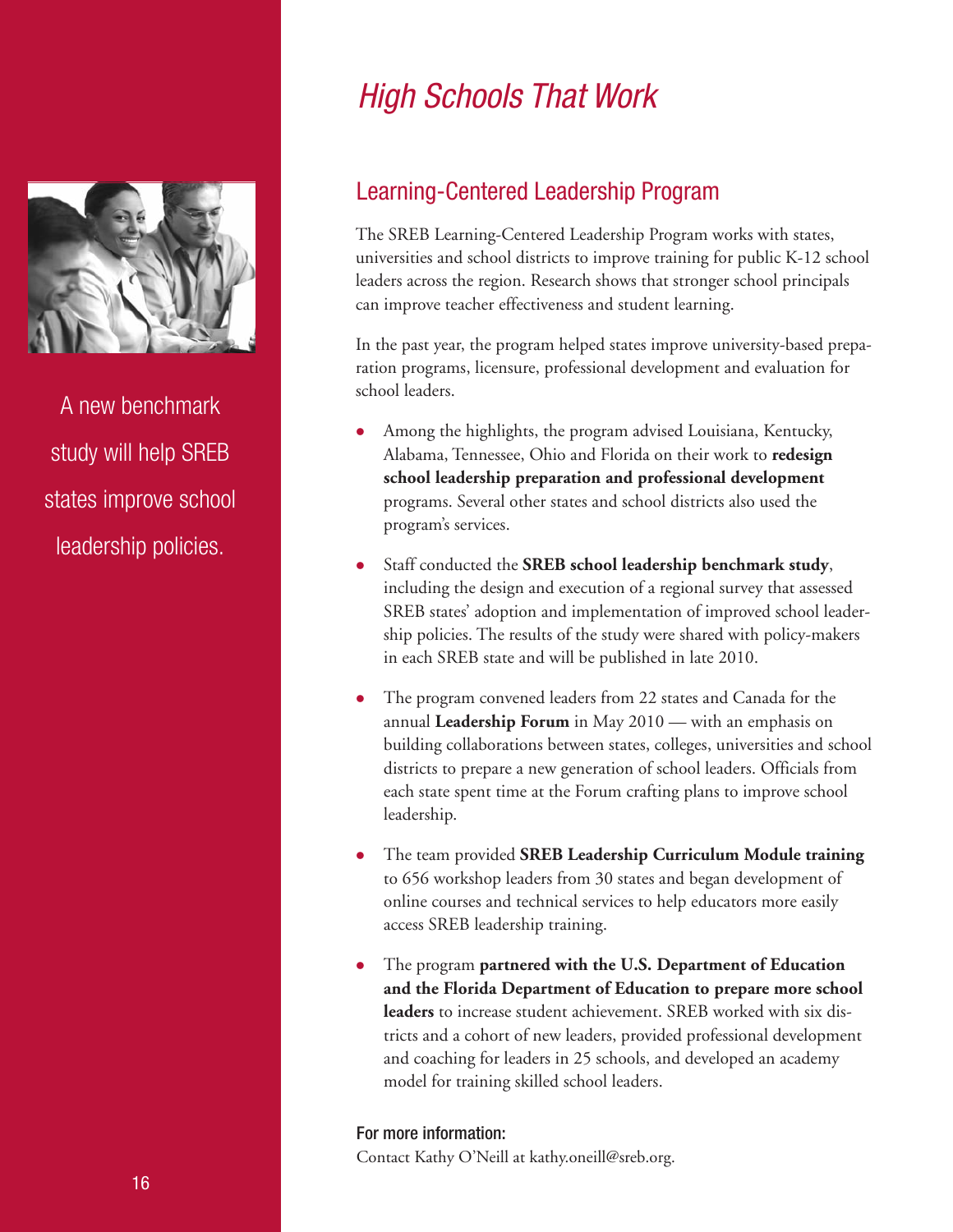## Preparation for Tomorrow — Joining a College-Ready Academic Core with Intellectually Demanding Career/Technical Courses

SREB formed its newest initiative, *Preparation for Tomorrow*, in 2009. This **12-state consortium** will develop curricula, assessments, instructional materials and teacher/counselor training to provide more students with relevant and challenging career/technical (CT) courses. The goal is to create a self-supporting initiative in the first five years and to expand the project over the next five years to provide more than 250,000 students with relevant and challenging CT studies that result in **improved student achievement, graduation rates, and readiness for college and careers.**

Each of the 12 participating states will design a sequence of four CT courses with embedded college- and career-readiness in a high-demand, high-wage field that is important to the state's economy. All participating states will have access to the 12 curricula, which will lead students to several options beyond high school, including an entry-level job, advanced training, industry certification, a two-year college certificate or associate's degree, and a bachelor's degree.

- To date, SREB has committed \$1 million to begin the initiative and has applied for funding from the U.S. Department of Education's Investing in Innovation Fund, established by the American Recovery and Reinvestment Act.
- Twelve states have formally agreed to invest at least \$200,000 each to support the **engagement of key stakeholders** from industry, higher education, government agencies and secondary education to develop the four CT courses, as well as related instructional and training materials and assessments.
- Each state has selected a **strategic career area** in which it will develop a non-duplicative, four-course program aligned with the current and future work force needs of the state.

This new initiative will provide students with more challenging career/technical courses.



For more information: Contact Dick Blais at dick.blais@sreb.org or Gene Bottoms at gene.bottoms@sreb.org.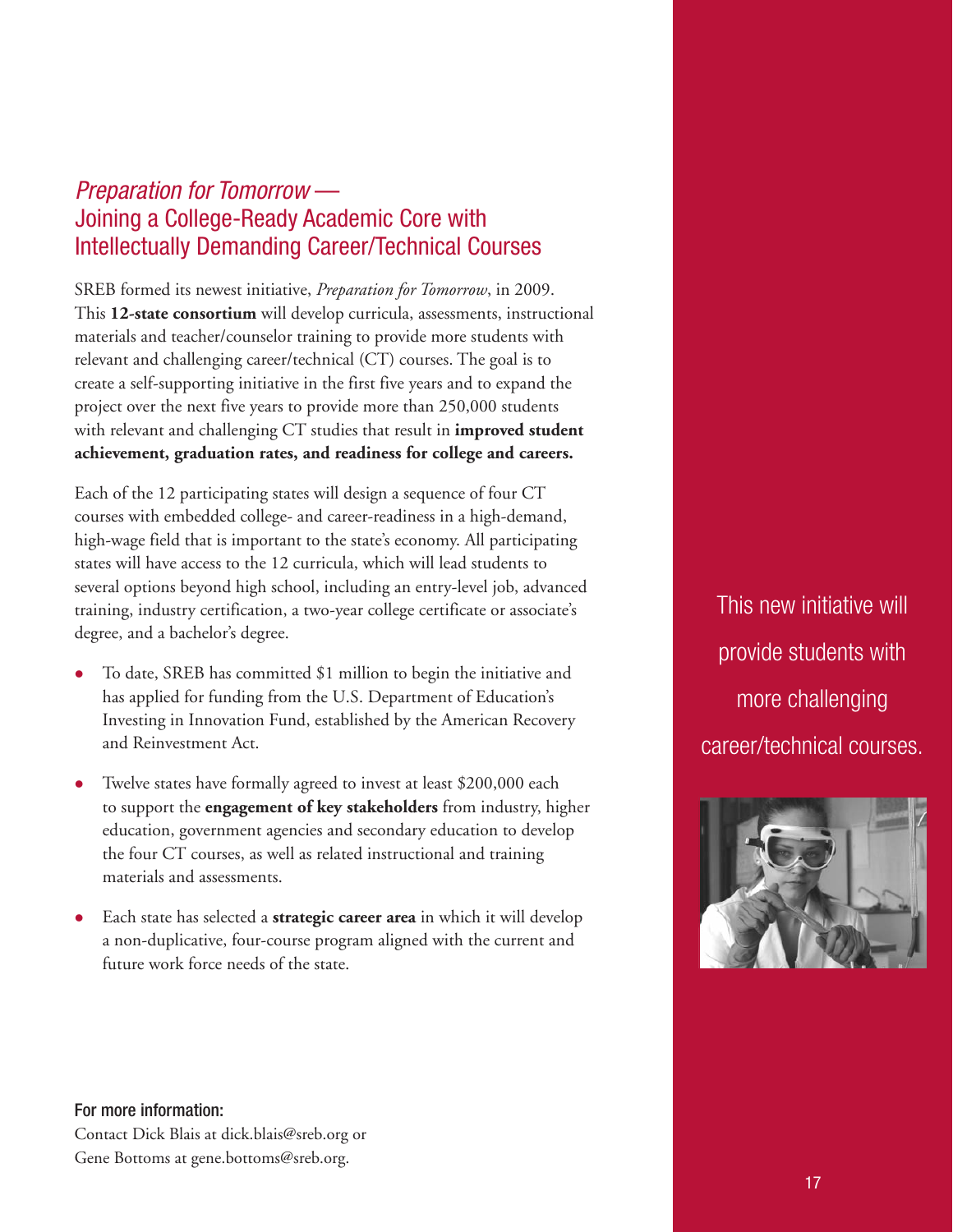

HSTW and MMGW worked to improve student learning by contracting directly with 143 high schools and 97 middle grades schools in 11 SREB states.

# High Schools That Work

## Transitions from the Middle Grades to High School, and from High School to Postsecondary Studies and Careers

SREB's school improvement programs continue to improve critical educational transitions for students.

- SREB works with school districts and state education agencies on **professional development and coaching** that assist schools in improving students' transition into high school. A set of planning tools for educators, based on the SREB report *Redesigning the Ninth-Grade Experience*, is online.
- In July 2010, the **Transitions Institute** will be held during the annual *HSTW* Summer Staff Development Conference. It serves educators whose schools are designing and using standards-based courses to accelerate learning for — not to remediate — struggling ninth-graders. It also helps educators better prepare high school seniors for postsecondary studies. About 85 educators attended the 2009 Institute in Atlanta.
- In the 2009-2010 school year, SREB provided coaching for educators in Alabama, Florida and Louisiana in implementing ninth-grade redesign action plans.

#### For more information:

Contact Janie Smith at janiewsmithsreb@bellsouth.net.

## Direct Services to Districts and Schools

*HSTW, TCTW* and *MMGW* also contract directly with **individual districts and schools** to provide professional development, on-site technical assistance and other services.

- In 2009-2010, *HSTW* and *MMGW* worked to improve student learning by contracting directly with 143 high schools and 97 middle grades schools in 11 SREB states. The programs served another 76 high schools and 12 middle grades schools outside the region.
- In 2009, 12 of the 14 middle grades schools that SREB serves in Clayton County, Georgia, met Adequate Yearly Progress requirements under the *No Child Left Behind Act*, compared with just four schools three years ago.

#### For more information:

Contact Rhenida Rennie at rhenida.rennie@sreb.org.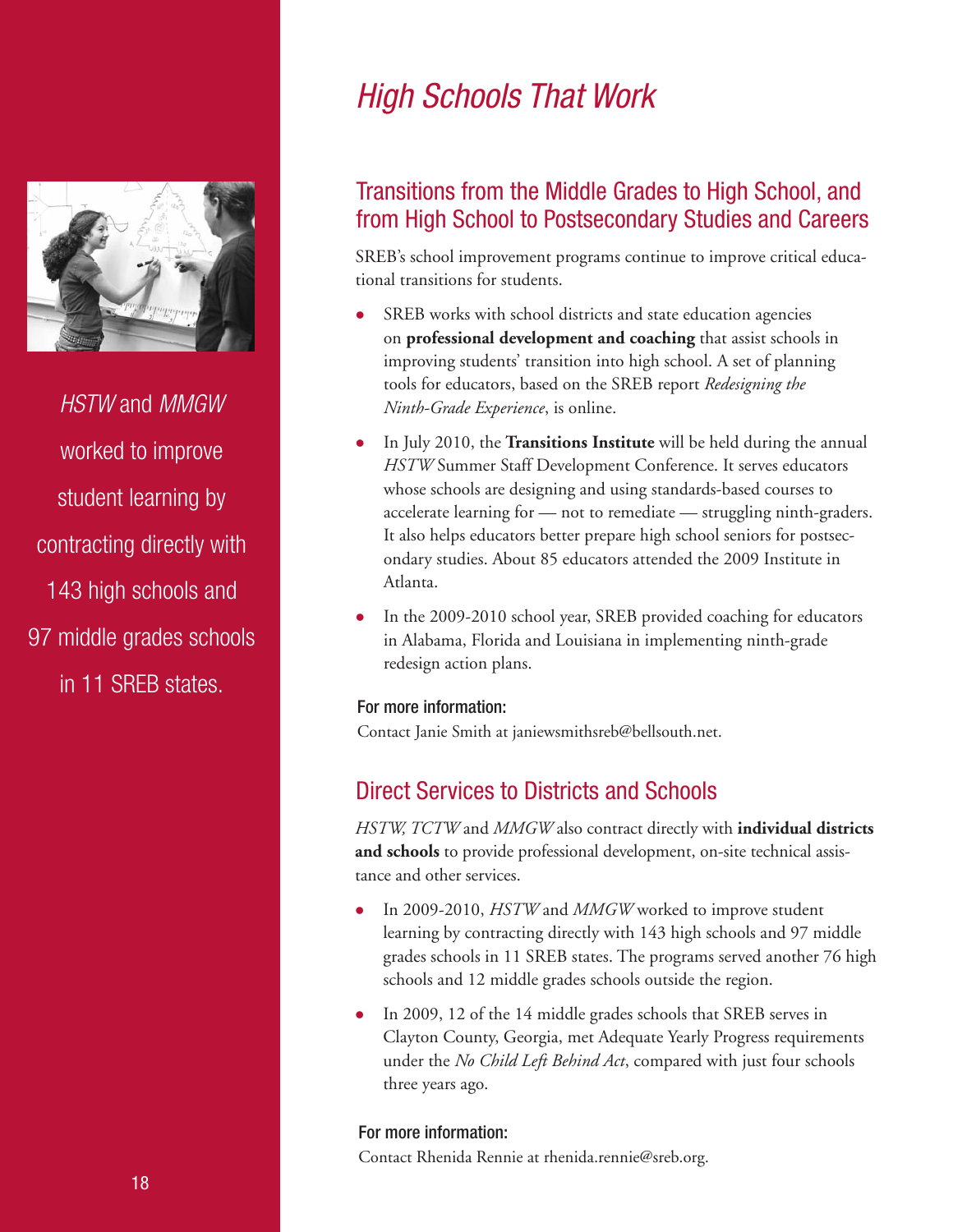## Project Lead The Way ®

In its final year, SREB's partnership with the nonprofit Project Lead The Way® Inc. (PLTW Inc.) continued to increase the number and diversity of students preparing for college in **engineering, science and technology**.

- The partnership provided engineering-related courses to 1,063 middle grades and high schools and biomedical science programs to 92 high schools in SREB states in 2009-2010. It also trained teachers for each course and provided end-of-course assessments and course designs that embed academic skills into career/technical courses.
- Its engineering and biomedical sciences curricula used project- and problem-based learning to help students connect academic knowledge and technical skills. SREB and PLTW Inc. also developed recruitment materials to help schools attract more girls into engineering.

#### For more information:

Contact Carolyn Helm at carolyn.helm@sreb.org.

## High Schools That Work Urban Network

The Urban Network works with leaders in large urban schools and districts to improve instruction and provide professional development.

- In the past year, consultants helped **add rigor to classroom instruction**. Schools concentrated on redesigning the ninth grade so that more students meet college- and career-readiness standards and graduate from high school. The Network also helped teachers improve their instructional planning and classroom practices — and trained more CT teachers to embed literacy and math into their courses.
- In **New Orleans**, high school and middle grades teachers worked to **improve students' reading comprehension** in each subject. The Network collaborated with instructional coaches to improve teachers' instructional practices.
- In **Baltimore**, the Network helped educators develop a plan to help schools use teaming strategies to encourage all school employees to identify school challenges and provide leadership on implementing solutions that lead to higher student achievement.

The Network helped schools redesign the ninth grade so more students will stay in high school and graduate.



#### For more information:

Contact Kenneth Mason at kenneth.mason@sreb.org.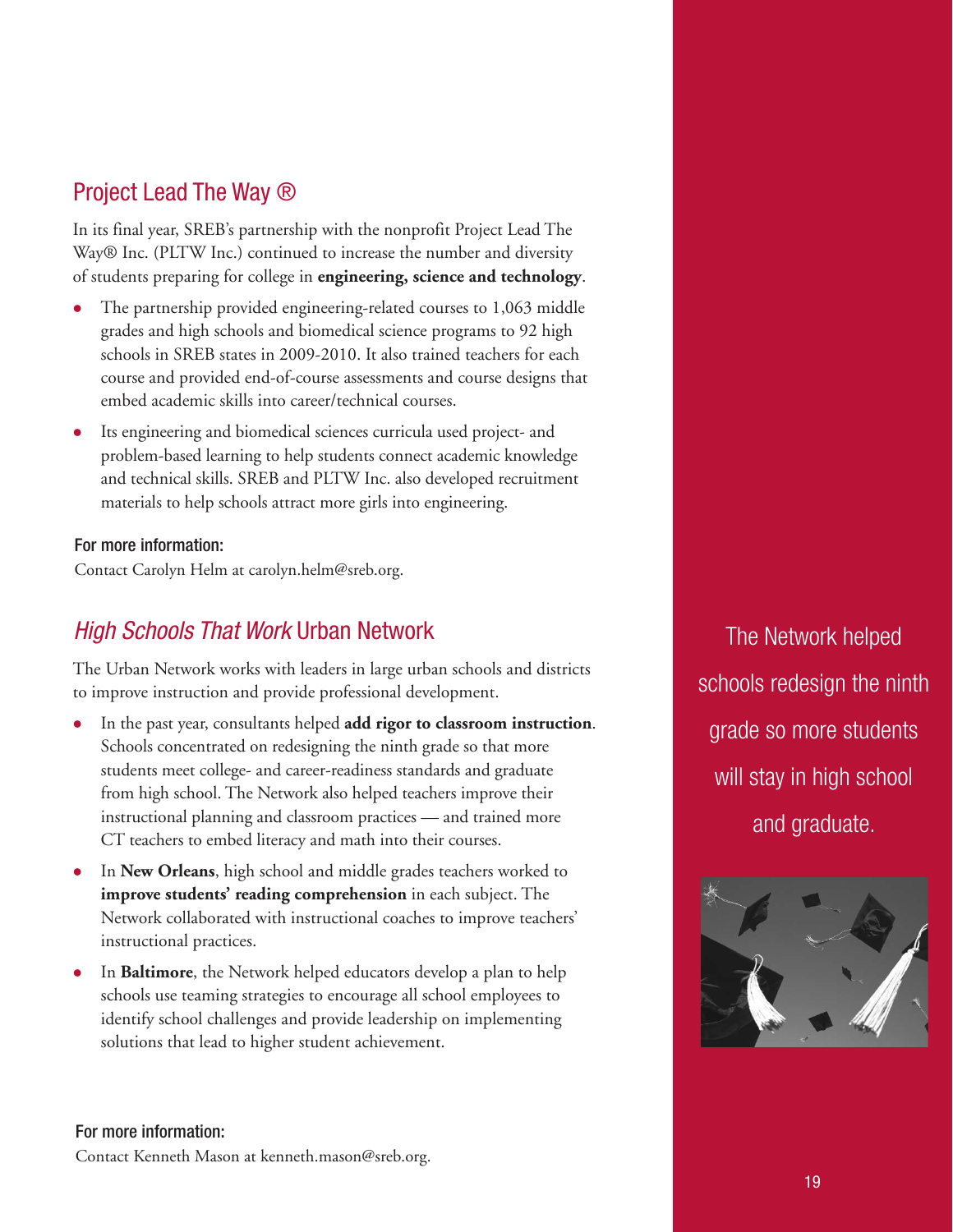

SAPS gives students greater online access to postsecondary courses and much more.

# Student Access Programs and Services

Increasing access to college and improving degree completion and graduation rates are key missions of Student Access Programs and Services (SAPS). SAPS' goal is simple: to give students in SREB states greater access to postsecondary education — wherever, however and whenever they wish. SAPS includes two extremely popular and longstanding SREB programs, the **Regional Contract Program** for Health Professions and the **Academic Common Market**, both online at www.sreb.org. SAPS also manages important online programs such as the *Electronic Campus* — a useful catalog of online college courses, degree programs and services — and **theTeacherCenter.org**, the **Distance Learning Policy Laboratory**, and tools and information on improving opportunities for adult learners.

- In the past year, SAPS focused much of its work on adult learners, especially the Center for Adult Learning in Louisiana, or **CALL initiative**, a joint project of SREB and the Louisiana Board of Regents. CALL helps working adults take accelerated online college courses at their own convenience — and provides college credit for prior education, work and life experiences — to help more people complete an associate's or bachelor's degree. Soon, more than 300 adults will have earned degrees from the three-year-old program.
- The SAPS team has consulted with other states and institutions as they have developed similar programs to CALL, including those in Kentucky (Project Graduate), Oklahoma (Reach Higher), Tennessee (Complete College TN Act) — and, most recently, West Virginia (RBA Today), a program that will launch in 2010.
- Through funding from Lumina Foundation for Education, SAPS is conducting a **national study** that will assess student information portals (Web sites). The final report will provide data on what portals are doing, what features are common and how portals might be better utilized in the future.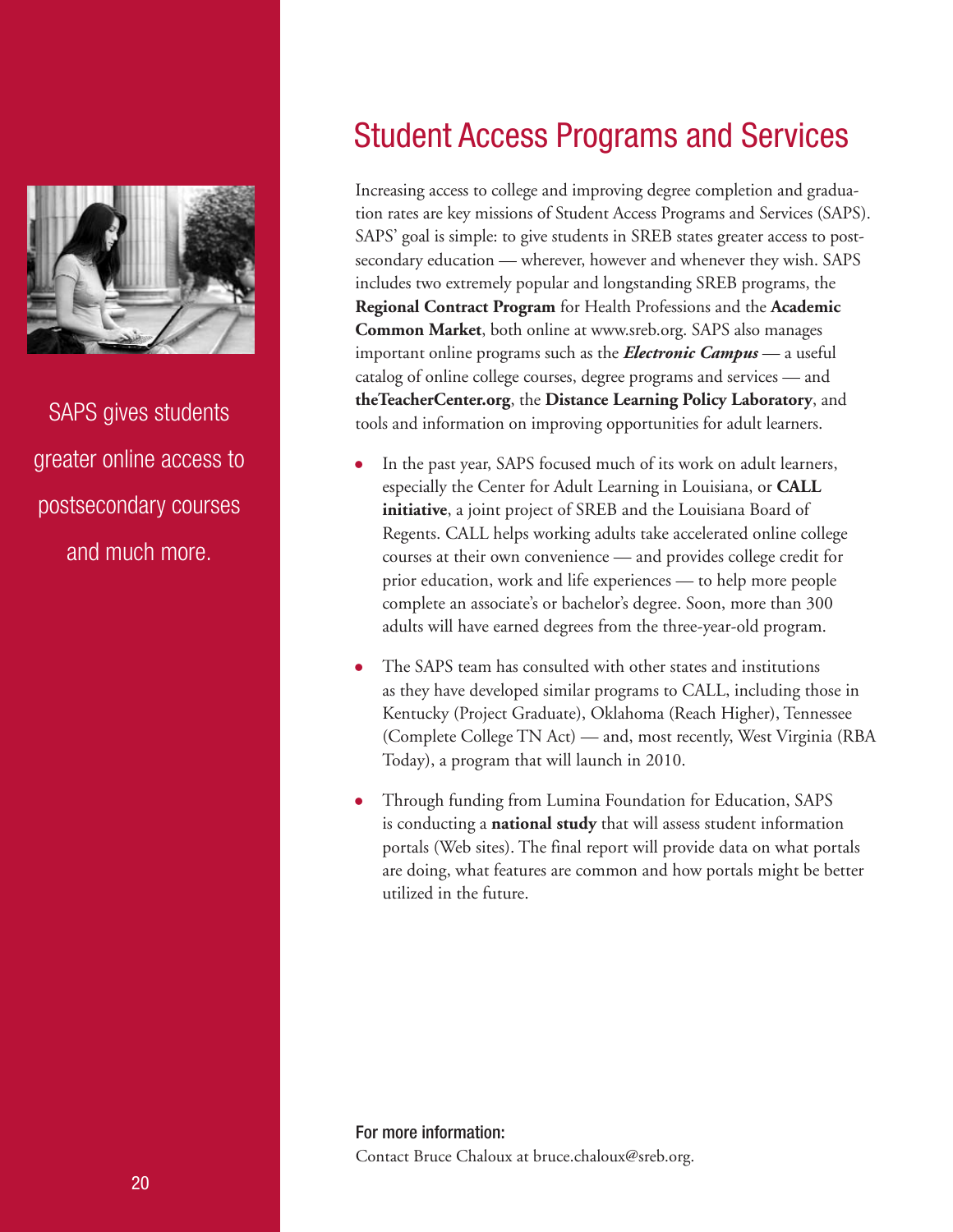### Electronic Campus

One of the nation's leading online learning programs, SREB's *Electronic Campus* offered Web access to more than 300 colleges and universities in SREB states in the past year. The program provided access to **more than 30,000** undergraduate and graduate courses and 1,000 degree programs, plus online services such as applications, campus tours and scholarship opportunities.

 The SREB-State Teacher Center (**TheTeacherCenter.org**) offered online resources for the million-plus educators in SREB states, giving current and aspiring teachers "anytime, anywhere" access to online professional development and information on licensure, certification, financial aid and more.

## Academic Common Market

The cost of college is an issue for many students. SREB's Academic Common Market (ACM) enables a student to enroll in an undergraduate or graduate program in another SREB state at **in-state tuition rates**, when the program is unavailable in his or her home state. The ACM helps states optimize their enrollments in these programs and meet their residents' needs.

 More than 2,000 degree programs (709 undergraduate and 1,343 graduate) were available through the ACM in 2010. Nearly 2,500 students participated, and the ACM page remains the most visited on the SREB Web site.

## Regional Contract Program for Health Professions

States cannot offer degree programs in every possible academic area. But one of SREB's oldest programs, the Regional Contract Program for Health Professions, fills this gap. SREB states share first-professional degree programs across borders in medicine, optometry, podiatry, veterinary medicine, osteopathic medicine, dentistry and other fields.

 **States save the cost** of having their own programs and gain more professionals in these specialized fields. Students pay in-state or reduced tuition rates. In 2009-2010, 760 students participated in the program. All but one SREB state (Maryland) participated by providing programs or contracting for spaces in the programs.

For more information:

Contact Mary Larson at mary.larson@sreb.org.

Two SREB programs help reduce tuition costs for college students.

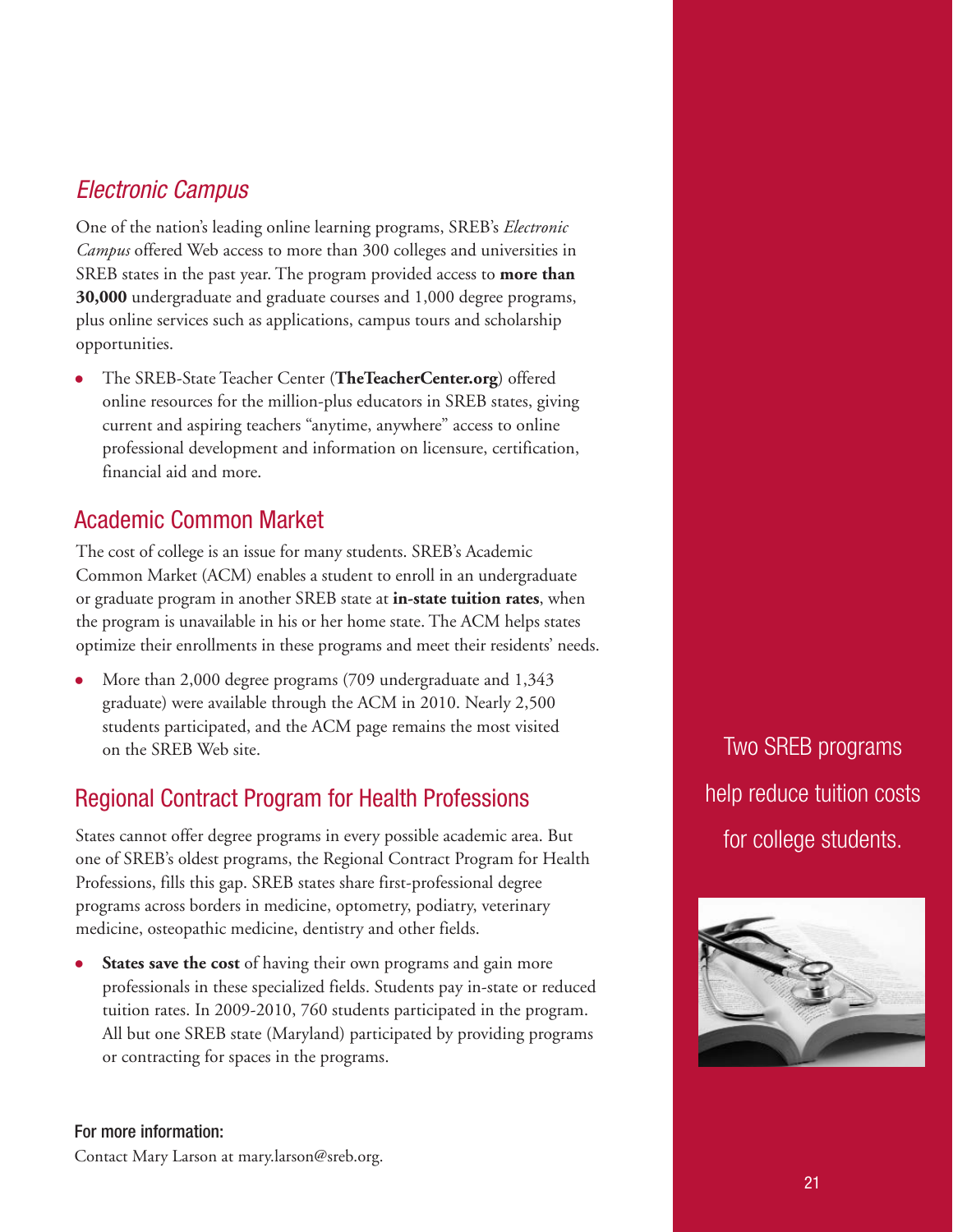

The Council works to supply more nurse educators to teach aspiring registered nurses.

# Council on Collegiate Education for Nursing

The Council helps expand and strengthen schools of nursing at colleges and universities through projects, conferences and an initiative for online learning.

- During the past year, the Council continued to support the **SREB Nurse Educator Consortium**, a collaboration with SREB's *Electronic Campus* and eight graduate programs to increase online access to teacher preparation courses for graduate students and clinicians interested in **teaching the next generation of registered nurses**.
- The Council's 2009 annual survey of collegiate nursing education programs documented important trends and data — showing 390 faculty vacancies, 122 retirements and 46 deans/directors who plan to retire in three years.
- Deans and faculty members attended the Council's **Annual Meeting** in October 2009. Its theme, "Faculty Workload: A Fresh Look at an Ongoing Issue," addressed a key issue for nurse educators. The 2010 meeting will focus on several major reports and recommendations by the Carnegie Foundation and the Institute of Medicine.
- The Council's **Leadership Development Initiative** helps enhance the skills of the next generation of academic leaders in nursing. The University of South Florida and Louisiana State University Health Sciences Center will begin a series of leadership development activities in July 2010. Faculty from these institutions recently participated in a train-the-trainer session offered at the Center for the Health Professions, University of California, San Francisco.
- The Technology Committee plans to research and recommend strategies on the use of technology in nursing education.
- The Workforce Diversity Committee is collecting "success stories" on the efforts of nurse educators to sustain a diverse work force in the region.

For more information: Contact Eula Aiken at eula.aiken@sreb.org.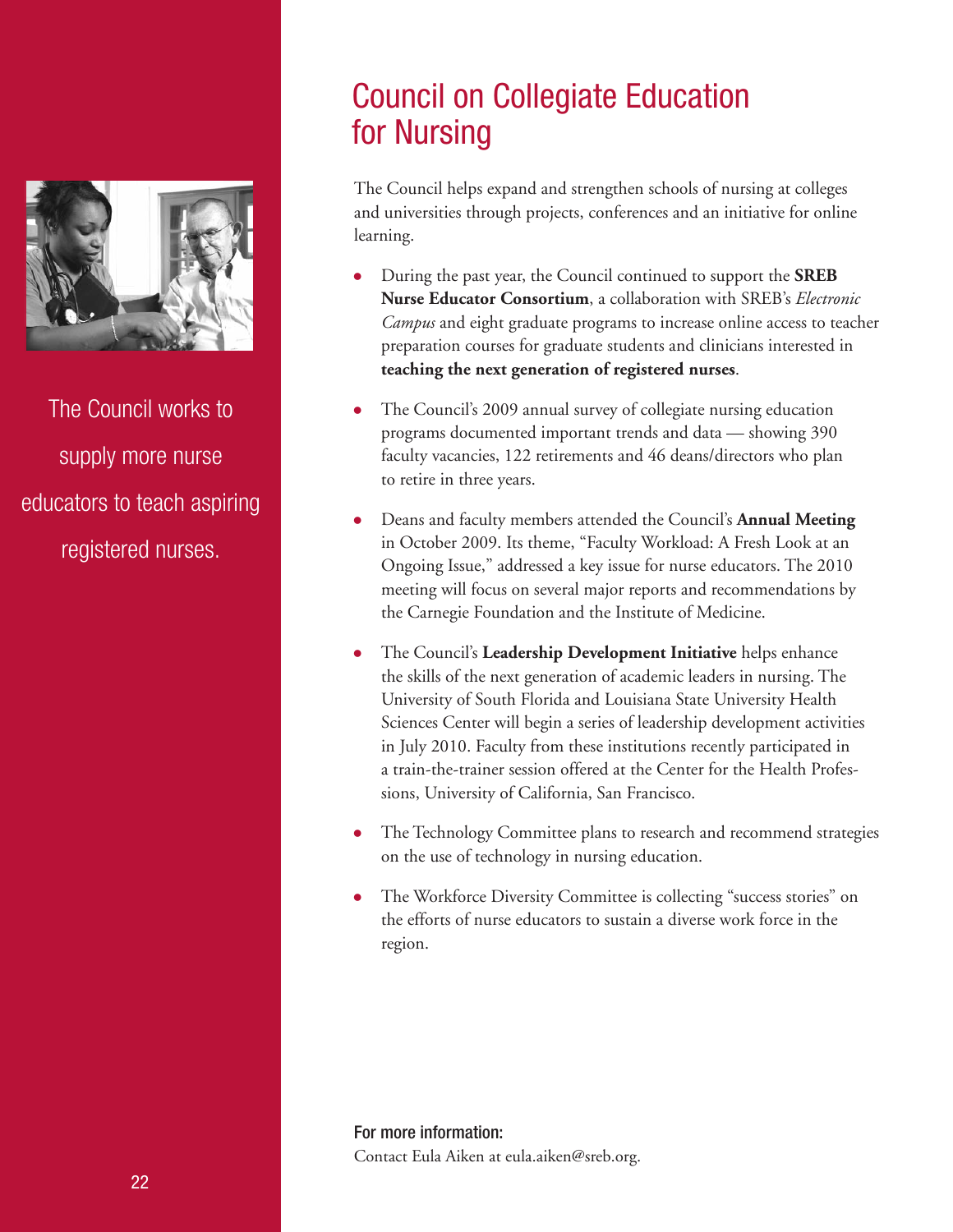# **Communications**

The Communications office promotes SREB's key messages and priorities for improving education in its member states via nationally recognized publications and through print, broadcast, Web-based and new media.

- In the past year, Communications managed the redesign and launch of the **improved SREB Web site, www.sreb.org**, strengthening its presence as a leading source of information on education policy and practice. The site includes a growing number of audio and video features.
- Communications continued to work closely with many SREB staff members on editing, design, publishing and distribution of many of the organization's extensive print and online **publications and products**. Plans are under way to offer selected SREB publications via mobile downloads and e-reader devices. The office also helped SREB senior leaders to promote important education issues in the region.
- The office expanded SREB's presence in new media. **Follow us on Facebook and twitter** — and join a wider scope of education policy experts, young professionals, journalists and others who are interested in education.
- **Media relations** continued to be strong. In the past 12 months, the office distributed more than 25 SREB press releases — each reaching more than 1,000 education reporters and editorial page editors across the region and the nation. Communications worked daily with the news media to provide information, connect them with SREB experts, and ensure that SREB and its member states influence and are part of news coverage of education issues in *The Chronicle of Higher Education*, *Education Week*, National Public Radio and major newspapers in SREB states.

SREB's improved Web site makes it easier for state leaders and the public to find the information they need.



#### For more information: Contact Alan Richard at alan.richard@sreb.org or Lisa Johnston at lisa.johnston@sreb.org.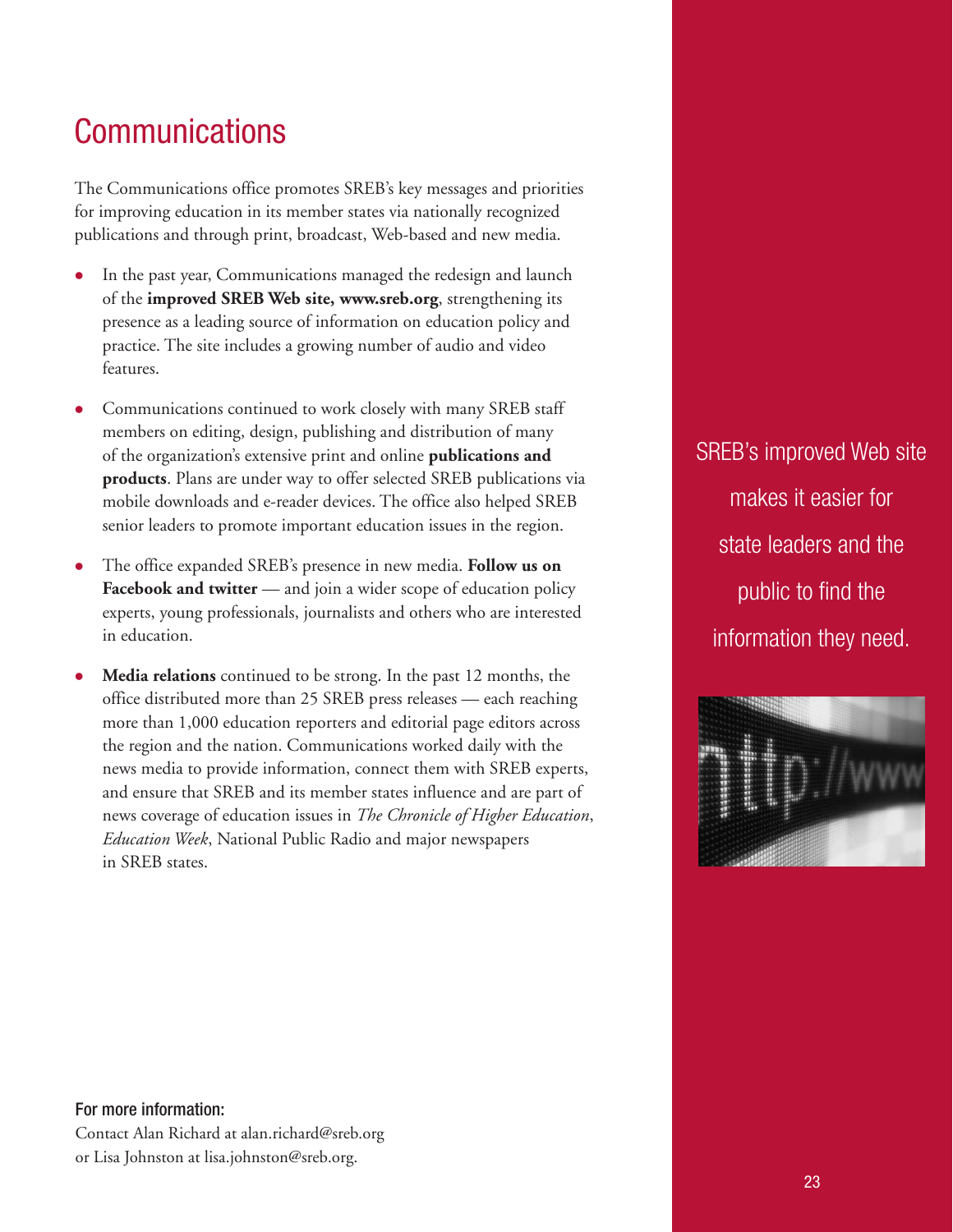# Members of the Board

#### **Officers**

**Governor Joe Manchin III, West Virginia,** *Chair* **Mark E. Emblidge, Director, The Literacy Institute, Virginia Commonwealth University, Virginia,** *Vice Chair* **Senator Jack Gordon, Mississippi,** *Treasurer*

## **Alabama**

| <b>Bob Riley, Governor</b>                                                                                                                                                                                                                                                                                                                                                       | 2011 |
|----------------------------------------------------------------------------------------------------------------------------------------------------------------------------------------------------------------------------------------------------------------------------------------------------------------------------------------------------------------------------------|------|
| $+ *$<br>H. Mac Gipson Jr., State Representative                                                                                                                                                                                                                                                                                                                                 | 2013 |
| Joseph B. Morton, State Superintendent<br>of Education                                                                                                                                                                                                                                                                                                                           | 2012 |
| Caroline Novak, <i>President</i> , A+ Education<br>Foundation                                                                                                                                                                                                                                                                                                                    | 2010 |
| Sandra Sims-deGraffenried, Huntsville                                                                                                                                                                                                                                                                                                                                            | 2011 |
| Arkansas                                                                                                                                                                                                                                                                                                                                                                         |      |
| Mike Beebe, <i>Governor</i>                                                                                                                                                                                                                                                                                                                                                      | 2011 |
| Lawrence A. Davis Jr., <i>Chancellor</i> ,<br>$\mathbf{r}$ $\mathbf{r}$ $\mathbf{r}$ $\mathbf{r}$ $\mathbf{r}$ $\mathbf{r}$ $\mathbf{r}$ $\mathbf{r}$ $\mathbf{r}$ $\mathbf{r}$ $\mathbf{r}$ $\mathbf{r}$ $\mathbf{r}$ $\mathbf{r}$ $\mathbf{r}$ $\mathbf{r}$ $\mathbf{r}$ $\mathbf{r}$ $\mathbf{r}$ $\mathbf{r}$ $\mathbf{r}$ $\mathbf{r}$ $\mathbf{r}$ $\mathbf{r}$ $\mathbf{$ | 2011 |

|   | University of Arkansas at Pine Bluff     |      |
|---|------------------------------------------|------|
| ÷ | Joyce Elliott, State Senator             | 2012 |
|   | Johnnie Roebuck, State Representative    | 2013 |
|   | Naccaman G. Williams, Chair, State Board | 2010 |
|   | of Education; Senior Program Officer,    |      |
|   | The Walton Family Foundation             |      |

#### **Delaware**

|   | Jack Markell, Governor                      | 2013 |
|---|---------------------------------------------|------|
|   | Lillian Lowery, Secretary of Education      | 2013 |
|   | Robert W. Rescigno, Vision Network Liaison, | 2011 |
|   | Vision 2015                                 |      |
|   | Patrick E. Savini, Superintendent,          | 2012 |
|   | Sussex Technical School District            |      |
| ÷ | David P. Sokola, State Senator              | 2010 |
|   |                                             |      |

#### **Florida**

|       | Charlie Crist, Governor                          | 2011 |
|-------|--------------------------------------------------|------|
|       | Nancy C. Detert, State Senator                   | 2010 |
|       | Frances Haithcock, Chancellor of Public Schools, | 2012 |
|       | Florida Department of Education                  |      |
| $+ *$ | Joe H. Pickens, President,                       | 2011 |
|       | St. Johns River Community College                |      |
|       | Eric Smith, Commissioner of Education            | 2009 |
|       |                                                  |      |

#### **Georgia**

|       | Sonny Perdue, Governor                      | 2011 |
|-------|---------------------------------------------|------|
|       | Erroll B. Davis Jr., Chancellor, Board of   | 2011 |
|       | Regents of the University System of Georgia |      |
| $+ *$ | Jack Hill, State Senator                    | 2010 |
|       | Jennifer Rippner, Senior Policy Advisor,    | 2013 |
|       | EducationCounsel LLC                        |      |
|       | E. Steve Smith, Superintendent,             | 2012 |
|       | Lowndes County Schools                      |      |

#### **Kentucky**

|       | Steve Beshear, Governor                              | 2011 |
|-------|------------------------------------------------------|------|
|       | Wayne D. Andrews, President,                         | 2012 |
|       | Morehead State University                            |      |
| $+ *$ | Joseph U. Meyer, <i>Acting Secretary</i> , Education | 2013 |
|       | and Workforce Development Cabinet                    |      |
|       | Timothy T. Shaughnessy, State Senator                | 2010 |
|       | Kenneth W. Winters, State Senator                    | 2011 |
|       |                                                      |      |

#### **Louisiana**

| t     | Bobby Jindal, Governor                        | 2012 |
|-------|-----------------------------------------------|------|
|       | Sally Clausen, Commissioner of Higher         | 2010 |
|       | <i>Education</i> , Louisiana Board of Regents |      |
|       | Micheal "Randy" Moffett, President,           | 2012 |
|       | University of Louisiana System                |      |
|       | Paul G. Pastorek, State Superintendent of     | 2011 |
|       | Education                                     |      |
| $+ *$ | Francis C. Thompson, State Senator            | 2013 |
|       |                                               |      |

#### **Maryland**

|       | Martin O'Malley, Governor               | 2011 |
|-------|-----------------------------------------|------|
|       | Nancy S. Grasmick, State Superintendent | 2010 |
|       | of Schools                              |      |
| $+ *$ | Henry B. Heller, State Delegate         | 2011 |
|       | William E. Kirwan, Chancellor,          | 2012 |
|       | University System of Maryland           |      |
|       | James E. Lyons Sr., Secretary of Higher | 2009 |
|       | Education                               |      |

† *Executive Committee member* — The Executive Committee has full power to act between Board meetings.

<sup>\*</sup> *Finance Committee member* — The Finance Committee, a subcommittee of the Executive Committee, prepares an annual budget and presents it and other financial policy matters to the Executive Committee.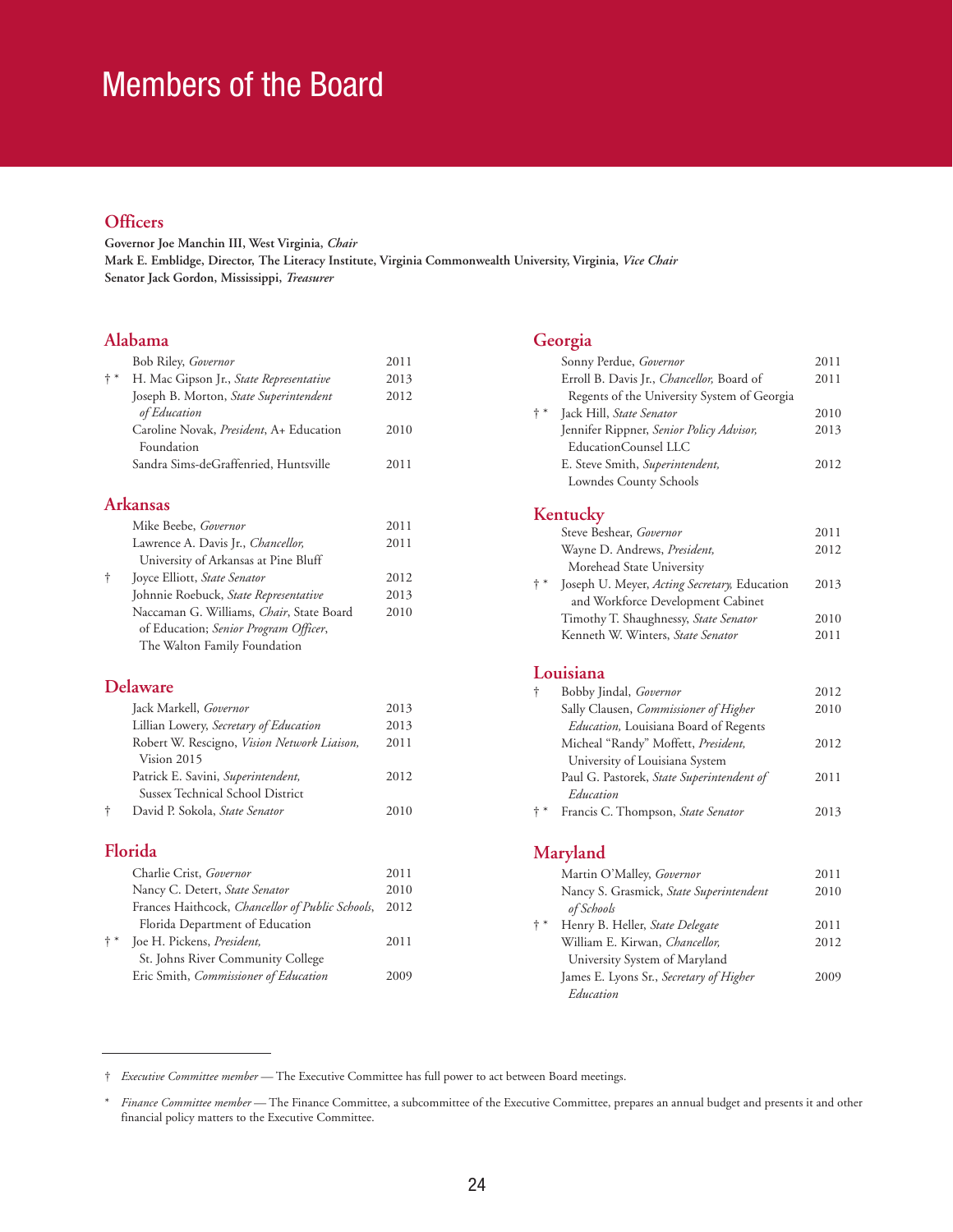#### **Mississippi**

|       | Haley Barbour, Governor                              | 2012 |
|-------|------------------------------------------------------|------|
|       | Reginald P. Barnes, Horn Lake                        | 2010 |
|       | Hank M. Bounds, <i>Commissioner of Higher</i>        | 2011 |
|       | <i>Education</i> , Mississippi Board of Trustees     |      |
|       | of State Institutions of Higher Learning             |      |
| $+ *$ | Jack Gordon, State Senator                           | 2012 |
|       | Charles L. Harrison, <i>Educational Consultant</i> , | 2013 |
|       | The Excellence Group                                 |      |
|       |                                                      |      |

#### **North Carolina**

| $\ddagger$ | Beverly Perdue, Governor                    | 2013 |
|------------|---------------------------------------------|------|
|            | Walter H. Dalton, Lieutenant Governor       | 2012 |
| $+ *$      | Howard N. Lee, <i>Executive Director</i> ,  | 2011 |
|            | North Carolina Education Cabinet            |      |
|            | Cathy Tomon, <i>Principal</i> , Broad Creek | 2010 |
|            | Middle School                               |      |
|            | Douglas Y. Yongue, State Representative     | 2013 |
|            |                                             |      |

#### **Oklahoma**

|       | Brad Henry, Governor                       | 2011 |
|-------|--------------------------------------------|------|
|       | Nelda Jo Kirk, Deputy Chief of Staff       | 2012 |
|       | for Administration, Office of the Governor |      |
|       | Kara Gae Neal, Superintendent/CEO,         | 2013 |
|       | Tulsa Technology Center                    |      |
|       | Susan Paddack, State Senator               | 2010 |
| $+ *$ | M. Susan Savage, Secretary of State        | 2011 |
|       |                                            |      |

#### **South Carolina**

|       | Mark Sanford, <i>Governor</i>                 | 2011 |
|-------|-----------------------------------------------|------|
|       | Nikki G. Setzler, State Senator               | 2005 |
| $+ *$ | Ronald P. Townsend, Education Associate       | 2007 |
|       | Liaison for High Schools That Work, Career    |      |
|       | and Technology Center, Williamston            |      |
|       | Mitchell M. Zais, President, Newberry College | 2012 |
|       |                                               |      |

#### **Tennessee**

|       | Phil Bredesen, Governor                             | 2011 |
|-------|-----------------------------------------------------|------|
|       | Stephen A. Cobb, Nashville                          | 2007 |
|       | Lois M. DeBerry, Speaker Pro Tempore                | 2010 |
|       | of the House                                        |      |
|       | Shirley C. Raines, <i>President</i> , University of | 2013 |
|       | Memphis                                             |      |
| $+ *$ | Andy Womack, Murfreesboro                           | 2008 |
|       |                                                     |      |

#### **Texas**

|       | Rick Perry, Governor                       | 2011 |
|-------|--------------------------------------------|------|
| $+ *$ | Rob Eissler, State Representative          | 2012 |
|       | Geanie W. Morrison, State Representative   | 2011 |
|       | Robert P. Scott, Commissioner of Education | 2010 |
| ÷     | Florence Shapiro, State Senator            | 2013 |
|       |                                            |      |

#### **Virginia**

|       | Robert F. McDonnell, Governor                   | 2014 |
|-------|-------------------------------------------------|------|
| $+ *$ | Mark E. Emblidge, Director and Affiliate        | 2012 |
|       | Professor, The Literacy Institute, Virginia     |      |
|       | Commonwealth University                         |      |
|       | Steve F. Kime, Clifton                          | 2013 |
|       | Henry G. Rhone, <i>Vice Provost for Student</i> | 2011 |
|       | Affairs and Enrollment Services, Virginia       |      |
|       | Commonwealth University                         |      |
|       |                                                 |      |

#### **West Virginia**

| ÷     | Joe Manchin III, Governor                 | 2012 |
|-------|-------------------------------------------|------|
|       | Thomas W. Campbell, State Delegate        | 2013 |
|       | Brian Noland, Chancellor, West Virginia   | 2012 |
|       | <b>Higher Education Policy Commission</b> |      |
| $+ *$ | Robert H. Plymale, State Senator          | 2010 |
|       | Roman W. Prezioso Jr., State Senator      | 2011 |
|       |                                           |      |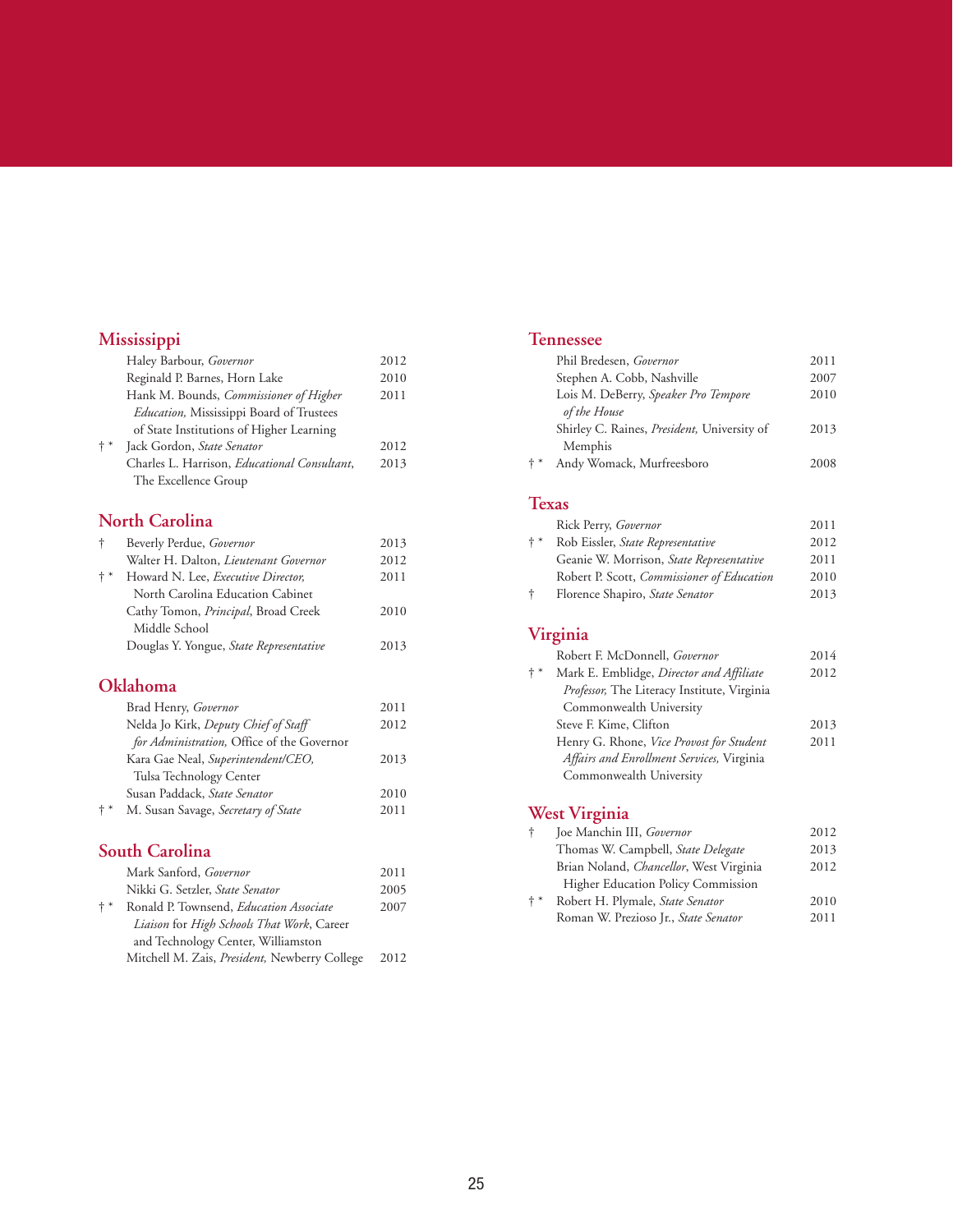## Legislative Advisory Council

#### **Senator David P. Sokola, Delaware,** *Chair* **Representative Douglas Y. Yongue, North Carolina,** *Vice Chair*

- Bill Abernathy, *State Representative*, Mena, Arkansas
- JD Alexander, *State Senator*, Lake Wales, Florida
- Austin J. Badon Jr., *State Representative*, New Orleans, Louisiana

Dan H. Branch, *State Representative*, Dallas, Texas

- Shane Broadway, *State Senator*, Bryant, Arkansas
- Cecil C. Brown, *State Representative*, Jackson, Mississippi
- Charlotte Burks, *State Senator*, Monterey, Tennessee
- Thomas W. Campbell, *State Delegate*, Lewisburg, West Virginia
- Videt Carmichael, *State Senator*, Meridian, Mississippi
- Norman H. Conway, *State Delegate*, Salisbury, Maryland
- Lois M. DeBerry, *Speaker Pro Tempore of the House*, Memphis, Tennessee
- Nancy C. Detert, *State Senator*, Venice, Florida
- Tom Dickson, *State Representative*, Cohutta, Georgia
- Larry D. Dixon, *State Senator*, Montgomery, Alabama
- Rob Eissler, *State Representative*, The Woodlands, Texas
- Joyce Elliott, *State Senator*, Little Rock, Arkansas
- Vivian Davis Figures, *State Senator*, Mobile, Alabama
- Herbert D. Frierson, *State Representative*, Poplarville, Mississippi
- H. Mac Gipson Jr., *State Representative*, Prattville, Alabama
- Jack Gordon, *State Senator*, Okolona, Mississippi

Seth Harp, *State Senator*, Midland, Georgia

- Henry B. Heller, *State Delegate*, Silver Spring, Maryland
- Jack Hill, *State Senator*, Reidsville, Georgia
- Sheila Ellis Hixson, *State Delegate*, Silver Spring, Maryland
- R. Edward Houck, *State Senator*, Spotsylvania, Virginia
- Janet D. Howell, *State Senator*, Reston, Virginia
- Jan Jones, *Speaker Pro Tempore of the House*, Alpharetta, Georgia
- Edward J. Kasemeyer, *State Senator*, Halethorpe, Maryland
- Richard C. Lerblance, *State Senator*, Hartshorne, Oklahoma
- Gerald Long, *State Senator*, Winnfield, Louisiana
- Evelyn J. Lynn, *State Senator*, Ormond Beach, Florida
- Mark L. Maddox, *State Representative*, Dresden, Tennessee
- John W. Matthews Jr., *State Senator*, Bowman, South Carolina
- Jeannie McDaniel, *State Representative*, Tulsa, Oklahoma
- Harry Moberly Jr., *State Representative*, Richmond, Kentucky
- Geanie W. Morrison, *State Representative*, Victoria, Texas
- Ben W. Nevers, *State Senator*, Bogalusa, Louisiana
- Susan Paddack, *State Senator*, Ada, Oklahoma
- Paul G. Pinsky, *State Senator*, University Park, Maryland
- Robert H. Plymale, *State Senator*, Huntington, West Virginia

Roman W. Prezioso Jr., *State Senator*, Fairmont, West Virginia

- Frederick M. Quayle, *State Senator*, Suffolk, Virginia
- David Rainey, *State Representative*, Dumas, Arkansas
- Jody Richards, *State Representative*, Bowling Green, Kentucky
- Johnnie J. Roebuck, *State Representative*, Arkadelphia, Arkansas
- Teresa L. Schooley, *State Representative*, Newark, Delaware
- Nikki G. Setzler, *State Senator*, West Columbia, South Carolina
- Florence Shapiro, *State Senator*, Plano, Texas
- Timothy T. Shaughnessy, *State Senator*, Louisville, Kentucky
- Jabar Shumate, *State Representative*, Tulsa, Oklahoma
- F. Gary Simpson, *State Senator*, Milford, Delaware
- David P. Sokola, *State Senator*, Newark, Delaware
- Reginald Tate, *State Senator*, Memphis, Tennessee
- Francis C. Thompson, *State Senator*, Delhi, Louisiana
- Robert E. Walls, *State Representative*, Milford, Delaware
- Royce West, *State Senator*, Dallas, Texas
- Jack Westwood, *State Senator*, Erlanger, Kentucky
- Kenneth W. Winters, *State Senator*, Murray, Kentucky
- Eddie Yokley, *State Representative*, Greeneville, Tennessee
- Douglas Y. Yongue, *State Representative*, Laurinburg, North Carolina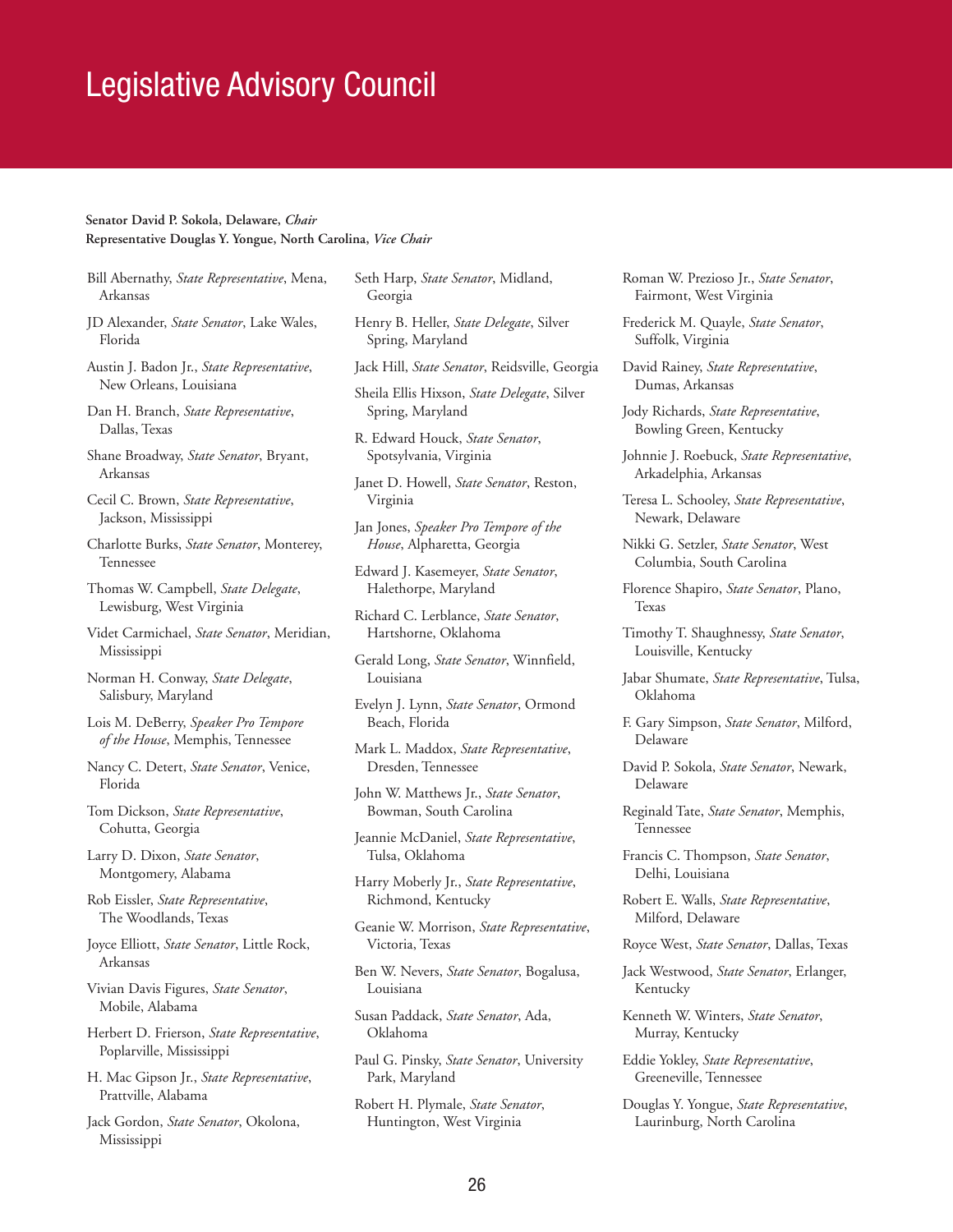# SREB Staff

#### **Dave Spence,** *President*

Ansley Abraham, *Director*, SREB-State Doctoral Scholars Program

Eula Aiken, *Nursing Programs Director and Executive Director*, SREB Council on Collegiate Education for Nursing

Ivy Alford, *Director*, State Services for School Improvement

Beth Andrews, *Executive Assistant to the Senior Vice President*

- Betsey Avery, *Administrative Assistant*, Student Access Programs and Services
- Tricia P. Avery, *Director*, Human Resources

Katie Banks, *Receptionist*

- Lois Barnes, *Director*, State Services for School Improvement
- Deborah Bass, *School Improvement Consultant*

Robert Belle, *Director*, SREB-AGEP Doctoral Scholars Program

- James Berto, *Research Associate*, School Improvement
- Trudy Blackmon, *Assistant Director*, Student Access Programs and Services
- Richard Blais, *Director*, Curriculum and Instructional Product Development for Career/Technical Studies
- Cheryl Blanco, *Vice President*, Special Projects

Barbara Bohanon, *Assistant to the Director*, Finance and Facilities

- Gene Bottoms, *Senior Vice President*
- Gary Bredahl, *School Improvement Consultant*
- Temple Broadnax, *Administrative Assistant*, School Improvement
- Steve Broome, *Director*, State Development for High School and Middle Grades
- Leslie Hazle Bussey, *Director*, Research, School Improvement

Sarah Caldwell, *Editor/Writer for School Improvement* 

Leslie Carson, *School Improvement Consultant*

- Jenn Carter, *Human Resources Administrator*
- Bruce Chaloux, *Director*, Student Access Programs and Services
- Barbara Channell, *Assistant Director*, Finance and Facilities
- James Clark, *Special Assistant to the Senior Vice President*, School Improvement and Leadership
- Kristie Clements, *Director*, Module Development, Learning-Centered Leadership Program
- Crystal Collins, *Research Associate*, Education Policies
- Debbie Curtis, *Publications/Web Coordinator*
- Alicia Diaz, *Assistant Director*, Education Data Services
- Asenith Dixon, *State Services Coordinator*
- Tony Dobbins, *Program Manager*, Contracted Schools Network
- Dorothy Dolasky, *School Improvement Consultant*
- Linda Dove, *School Improvement Consultant*
- Frank Duffin, *School Improvement Specialist*
- Cory Duty, *School Improvement Consultant*
- Anne Edison, *School Improvement Consultant*
- Lannie Edwards, *School Improvement Consultant*
- Pamela English, *Project Manager*, Special Projects
- Toni Eubank, *Director, Making Middle Grades Work* State Network
- Peggy Fillio, *School Improvement Consultant*
- Deborah Fite, *Director*, Professional Development
- Susan Fowler, *Executive Assistant to the President*
- Jeff Gagne, *Director*, Education Policies
- Gale Gaines, *Vice President*, State Services
- Myk Garn, *Director*, Educational Technology Cooperative
- Paige Graiser, *School Improvement Consultant*
- Beth Green, *School Improvement Consultant*
- Jeffrey Grove, *Research Associate*, State Services
- Debbie Hall, *School Improvement Consultant*
- Lingling Han, *Director*, Data Analysis and Management for School Improvement
- Betty Harbin, *School Improvement Consultant*
- Jesse Harris, *Mailroom/Office Clerk*
- Laura Sams Haynes, *Coordinator*, Program and Scholar Services, SREB-State Doctoral Scholars Program
- Nancy Headrick, *Director*, State Services for School Improvement
- Rebecca Heiser, *Administrative Assistant*, School Improvement
- Carolyn Helm, *Director,* Project Lead The Way, Pre-Engineering Curriculum
- Linda Holly, *State Services Associate*
- Ashley Hutchins, *Administrative Assistant,* School Improvement
- Audra Jackson, *Institute Coordinator*, SREB-State Doctoral Scholars Program
- Walt Jacobs, *Senior Consultant*, SREB-State Doctoral Scholars Program
- George Johnson, *School Improvement Consultant*
- Anna Johnston, *Coordinator*, Summer Staff Development Conference
- Lisa Johnston, *Associate Director*, Communications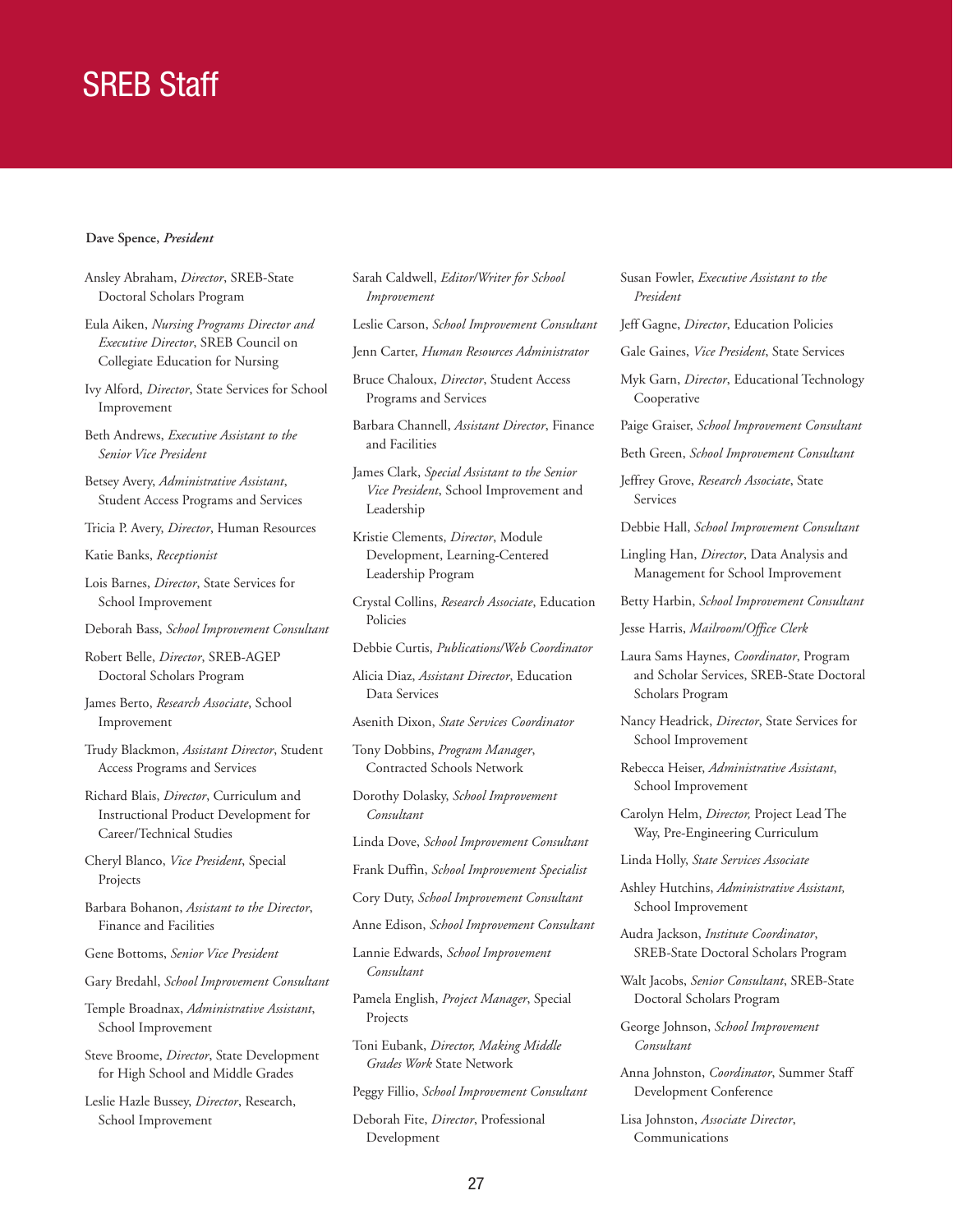## SREB Staff

- Desarae Jones, *Administrative Assistant*, College/Career Readiness Initiative and Special Projects
- Lety Jones, *Senior Designer and Production Manager*
- Brenda Joubert, *School Improvement Consultant*
- Emily Kagey, *Chief Editor*, School Improvement
- Gary Keller, *School Improvement Consultant*
- Tommy Langley, *School Improvement Consultant*
- Mary Larson, *Associate Director*, Student Access Programs and Services
- Sean Latif, *Information Technology Assistant*
- Ashley Layne, *Project Manager*, Learning-Centered Leadership Program
- Robert Leidy, *Information Technology Assistant*
- Matthew Lenard, *Research Associate*, Education Policies
- Aubrey Lindsey, *School Improvement Consultant*
- Joan M. Lord, *Vice President*, Education Policies
- Joseph L. Marks, *Director*, Education Data Services
- John Marsh, *Editor/Writer for School Improvement*
- Camille Martin, *Special Projects Coordinator*, Finance and Administration
- Kenneth Mason, *Director*, Urban Initiatives
- Fran Mathis, *Research Assistant*, School Improvement
- Jeffrey McCullum, *Administrative Assistant*, Student Access Programs and Services
- Kathleen McNally, *School Improvement Specialist*
- Barbara Moore, *Associate Director, Making Middle Grades Work*

Bob Moore, *School Improvement Consultant*

Renee Murray, *School Improvement Consultant* 

- Lexi Netto, *Research Associate/Administrative Assistant*, Education Policies
- William O'Neal, *School Improvement Consultant*
- Kathy O'Neill, *Director*, Learning-Centered Leadership Program
- Matlea Parker, *Research Associate*, Educational Technology Cooperative
- Rose Partridge, *Receptionist*
- Martha Quijano, *School Improvement Consultant*
- Rhenida Rennie, *Director*, *High Schools That Work* Contracted Schools Network
- Alan Richard, *Director*, Communications
- Saralyn Richard, S*chool Improvement Consultant*
- Samantha Rife, *Staff Accountant*
- Megan Root, *Policy Associate for Special Projects*
- Jamie Sachs, *Associate Director*, Educational Technology Cooperative
- Heather Sass, *Director*, Career/Technical Teacher Preparation Project
- Nicole Schimmel, *Administrative Assistant*, SREB-State Doctoral Scholars Program
- Jonathan Schmidt-Davis, *Research and Evaluation Specialist for School and Leadership Improvement*
- Craig Shuey, *Director*, Information Technology
- Anne Simmons, *School Improvement Consultant*
- Susan Smith, *Office Clerk*
- April Spikes, *Administrative Assistant*, School Improvement
- Russell Steel, *Director*, Finance and Facilities
- Sharon Stone, *School Improvement Consultant*
- Allison Timberlake, *Director*, Assessment and Evaluation, School Improvement
- John Uhn, *Research Associate*, School Improvement
- Teresa Valentine, *Editor/Research Assistant*, Learning-Centered Leadership Program
- Alan Veach, *School Improvement Consultant*
- Sandy Walls-Culotta, *School Improvement Consultant*
- Leonard Wandu, *Graphic Designer*, School Improvement
- Scott Warren, *Director*, State Initiatives
- June Weis, *Research Associate*, Educational Technology Cooperative
- Donald Westerman, *School Improvement Consultant*
- Celia Worley, *Administrative Assistant*, SREB-State Doctoral Scholars Program
- Tammy Wright, *Accounting Assistant*, SREB-State Doctoral Scholars Program
- Gary Wrinkle, *School Improvement Consultant*
- Joe Yeager, *School Improvement Consultant*
- Marna Young, *Director*, Research for School Improvement
- Hannah Yu, *Information Technology Assistant* Jeffrey Zoul, *School Improvement Consultant*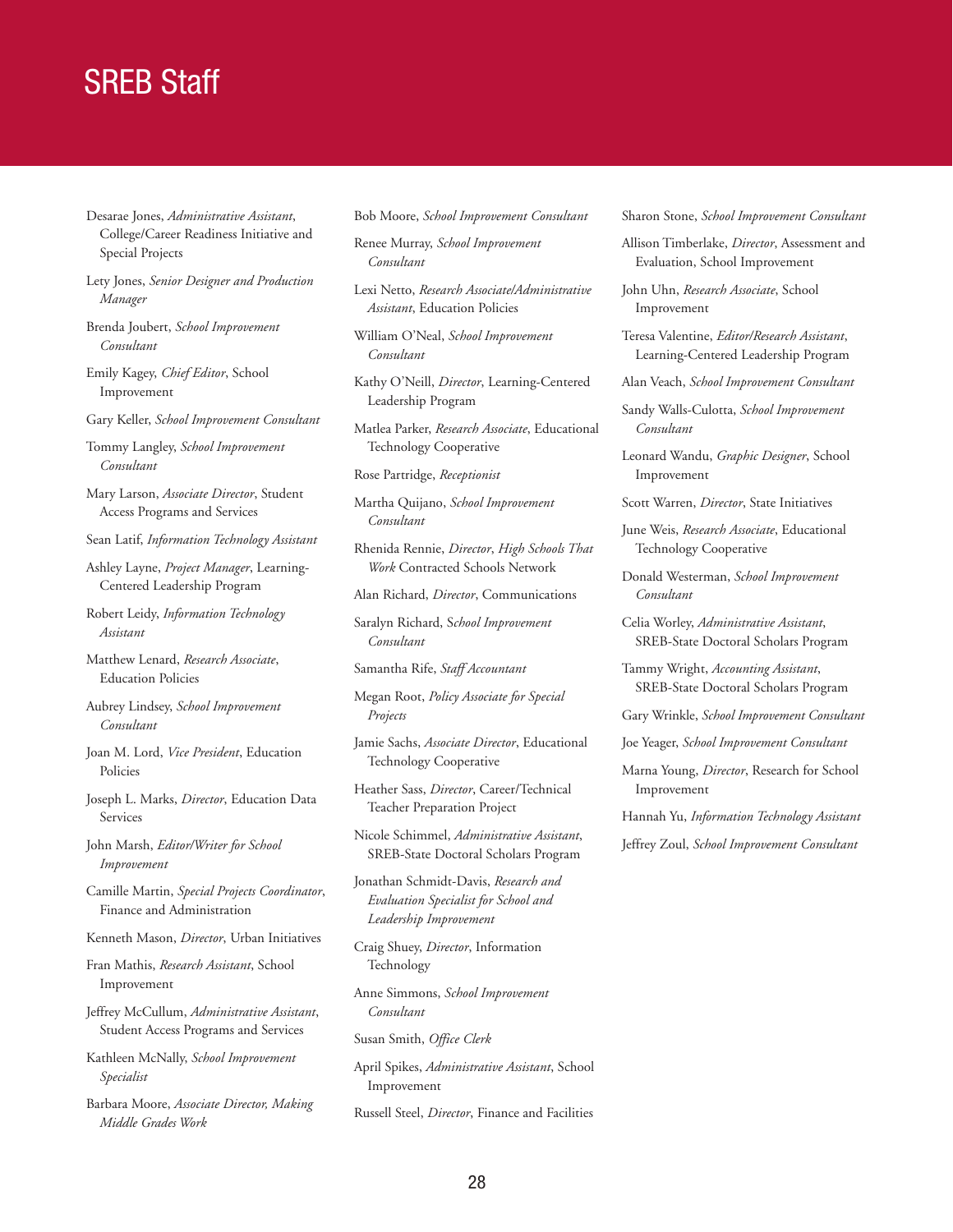## SREB Gratefully Acknowledges Support From:

Alfred P. Sloan Foundation Appalachia Regional Comprehensive Center (ARCC) at Edvantia Bill & Melinda Gates Foundation Charles Stewart Mott Foundation Council of State Governments Elluminate Inc. Lamar Plunkett Family Lumina Foundation for Education Microsoft Corporation

Mid-Atlantic Comprehensive Center (MACC) at The George Washington University Center for Equity and Excellence in Education National Institutes of Health National Science Foundation Project Lead the Way® Inc. The Pearson Foundation The Philadelphia Foundation — Wright-Hayre Fund The Wallace Foundation U.S. Department of Education

The Southern Regional Education Board is audited annually by an independent auditor. The audit report is mailed to Board members and made available to others. To receive a copy, please write or call:

> Russell Steel Director, Finance and Facilities Southern Regional Education Board 592 10th St. N.W. Atlanta, GA 30318-5776 (404) 875-9211, Ext. 257